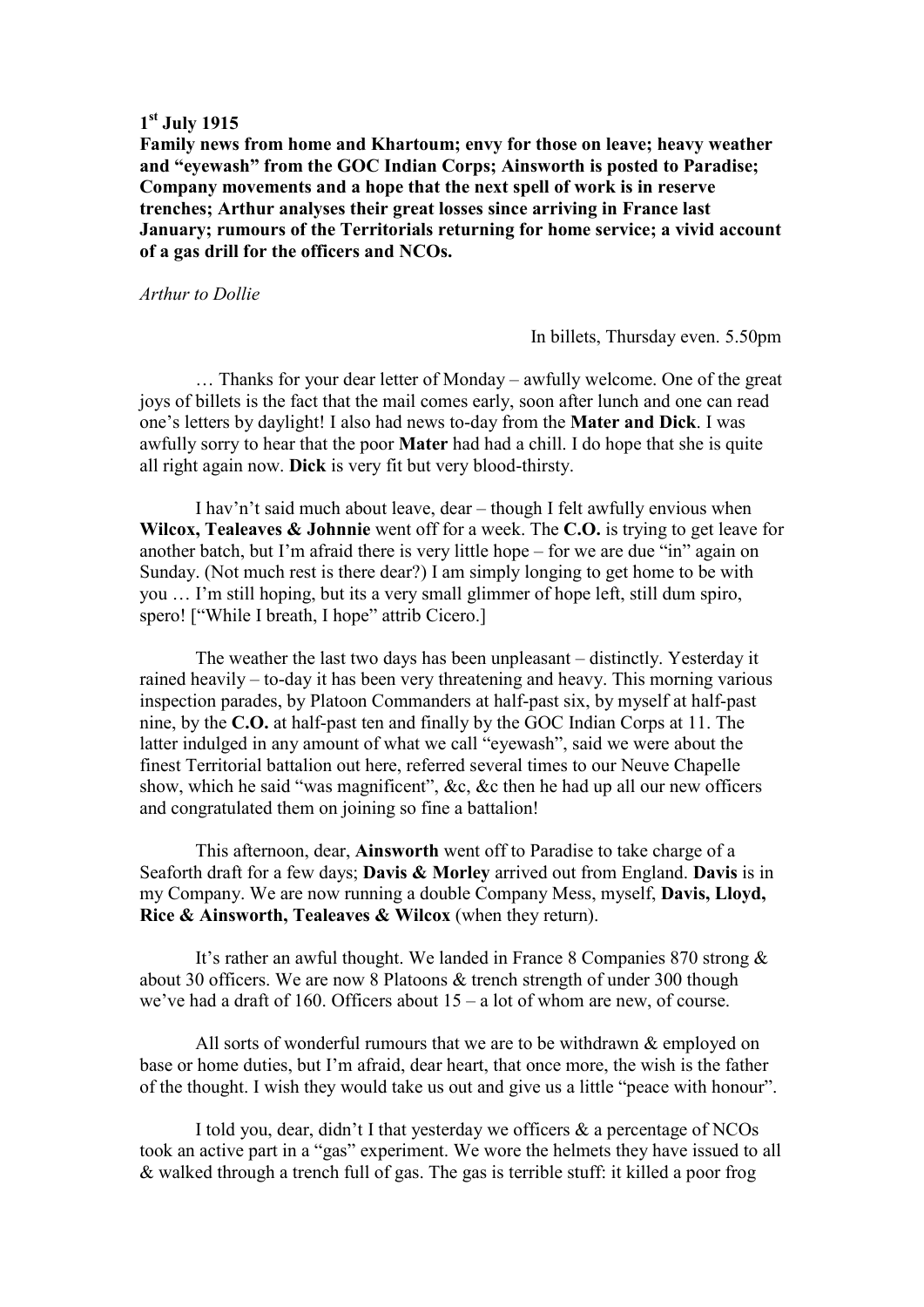that happened to be in the trench – turned all our buttons &c dull  $\&$  greenish. But the helmets are wonderful. I sat right under the gas nozzle & couldn't smell it at all. It gives one great confidence to know that should the Germans use gas down here, we have an effective remedy! But let's hope they'll keep their gas to the north.

 Next time we go up, I hope I hope to be in reserve trenches for 3 or 4 days as the last time we were up I was in the front line the whole 10 or 11 days.

 Well, little darling, I think that's all the news. Rumours abound, but no-one knows – we just have to be patient  $\&$  do the work of a full battalion with 1/3 of the numbers – which means three times as much work. Still we just worry on  $\&$  do our bit, though it's awfully monotonous, awfully unpleasant & often awfully "unhealthy"…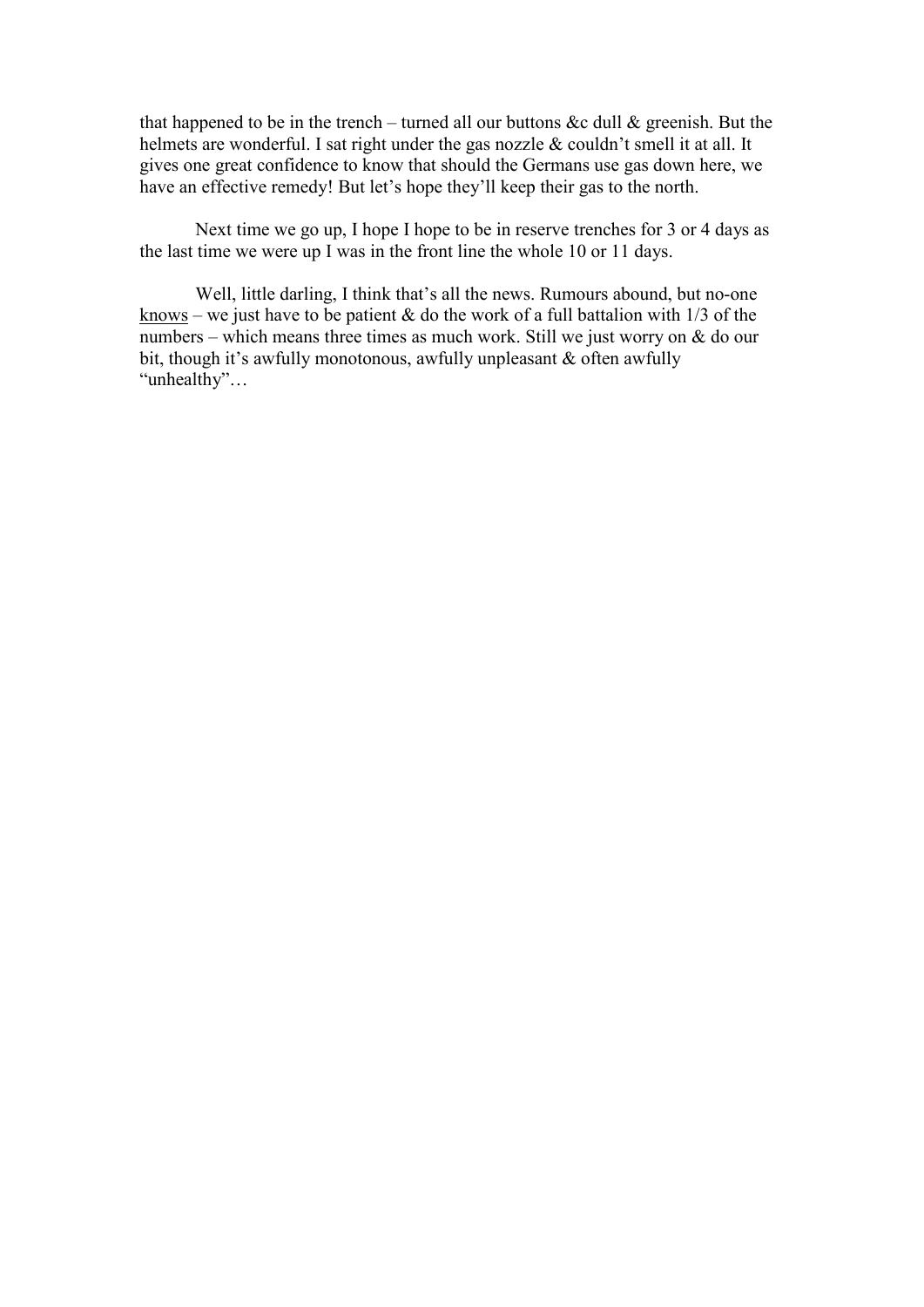# **2 nd July 1915**

### **Arthur has the promise of leave very soon and could be home as early as Thursday next week; meanwhile the Company are to man the reserve trenches; a welcome improvement in the weather.**

*Arthur to Dollie* 

Friday 6.15pm

 $\ldots$  Thanks awfully for your letter of the 29<sup>th</sup>. You dear – your very virtuous indignation about leave. You'll be as bucked as I am, sweet heart, to hear that, as far as it lies in their power, both the **C.O. & Algy** have several times promised me leave, as soon as **Wilcox, Reeves & Johnnie** get back.

 It seems as though leave is going to remain open, so I have every hope, but until I actually get home, I won't count it on – for disappointments often occur. None the less, darling, you may imagine my excitement and anxiety. I'm just longing to see you with all my heart. If things go as I hope, I shall only be in reserve trenches until Wednesday & DV be home Thursday afternoon. But there's always a possibility of one's hopes being disappointed. That is why I hav'n't said much about leave, dear.

 I was awfully disappointed that the photos weren't a success. I was looking forward to them. Not much news to-day, dear. I have had rather a stomach ache! all the morning so have been taking things easily. It's nothing; some little thing that disagreed with me. I shall be all right to-morrow DV.

The weather DV shews signs of getting better. It has been very damp & moist lately. Well, little sweet heart, I think you've all the news. I am very anxious & expectant as to what these next few days may bring forth. I want to see you more than anything else in this world. God bless you  $\&$  keep you safe and happy...

Remember me to all won't you, please dear. I've started a letter to my **Mater** – hope to get it finished…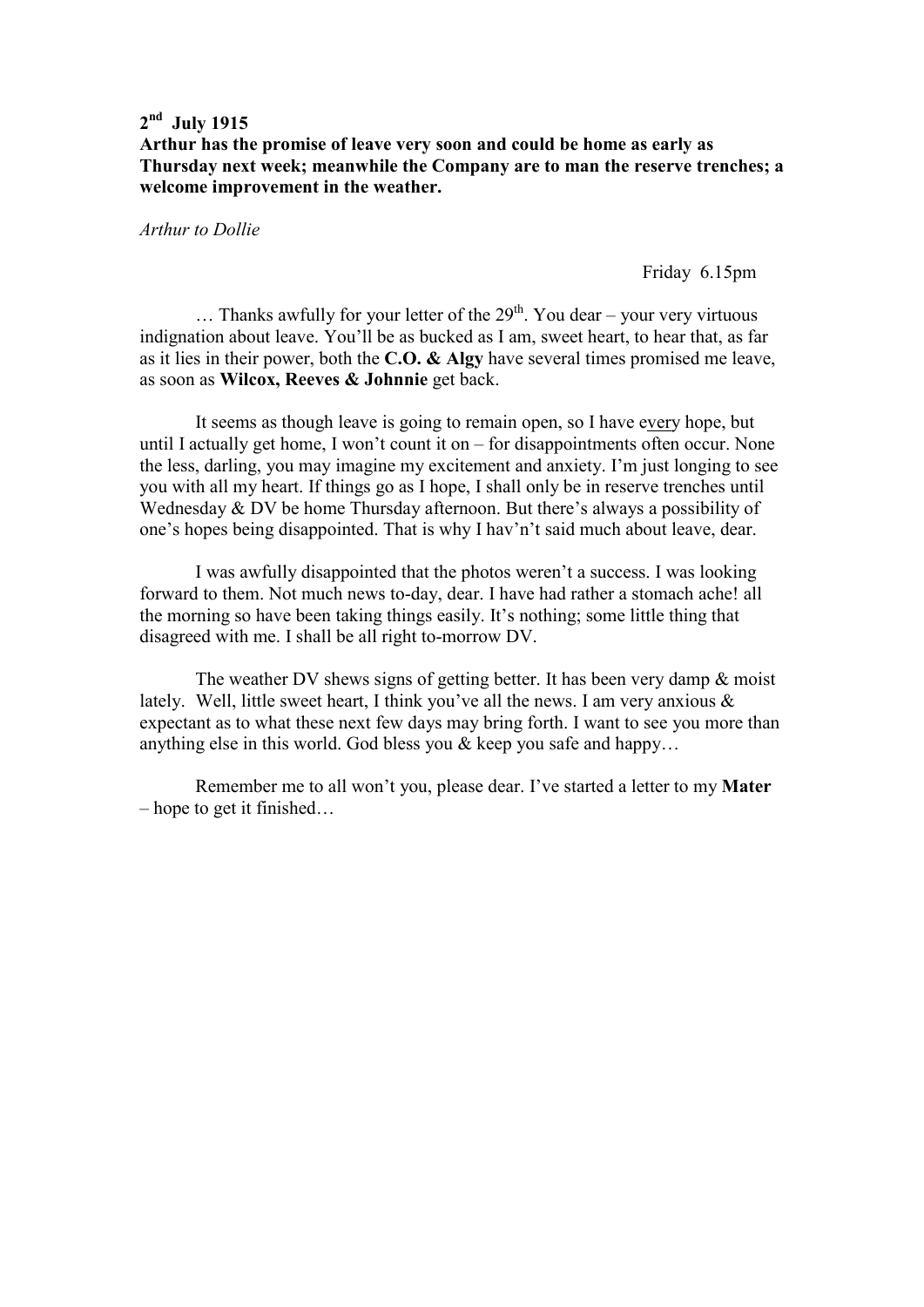| NOTHING is to be written on this side except the                                                     |
|------------------------------------------------------------------------------------------------------|
| date and signature of the sender. Sentences not<br>required may be crased. If anything cise is added |
| the post card will be destroyed.                                                                     |
|                                                                                                      |
| I am guste well.                                                                                     |
| I harrivern admitted into hospital.                                                                  |
| sich - I and am poonsy car wall.                                                                     |
| Lacounded J-and hope to be discharged with.                                                          |
| Law boomy wat down to the hist.                                                                      |
| are Daithan<br>I have received your \ letter dated                                                   |
| Letter follows at first opportunity.                                                                 |
| FACTE PERIOD NO ISITO TRIM YOU<br>Clutchy.                                                           |
| <i>I for a long time.</i>                                                                            |
| Where<br>Signature<br>only.                                                                          |
| Date                                                                                                 |
| [Postage must be prepaid on any intiac or post card<br>ashirmsed to the sender of this rand.)        |
| (35500 W), Wallr. 201. 1,500m. 4/15 M. R. Co., Ltd.                                                  |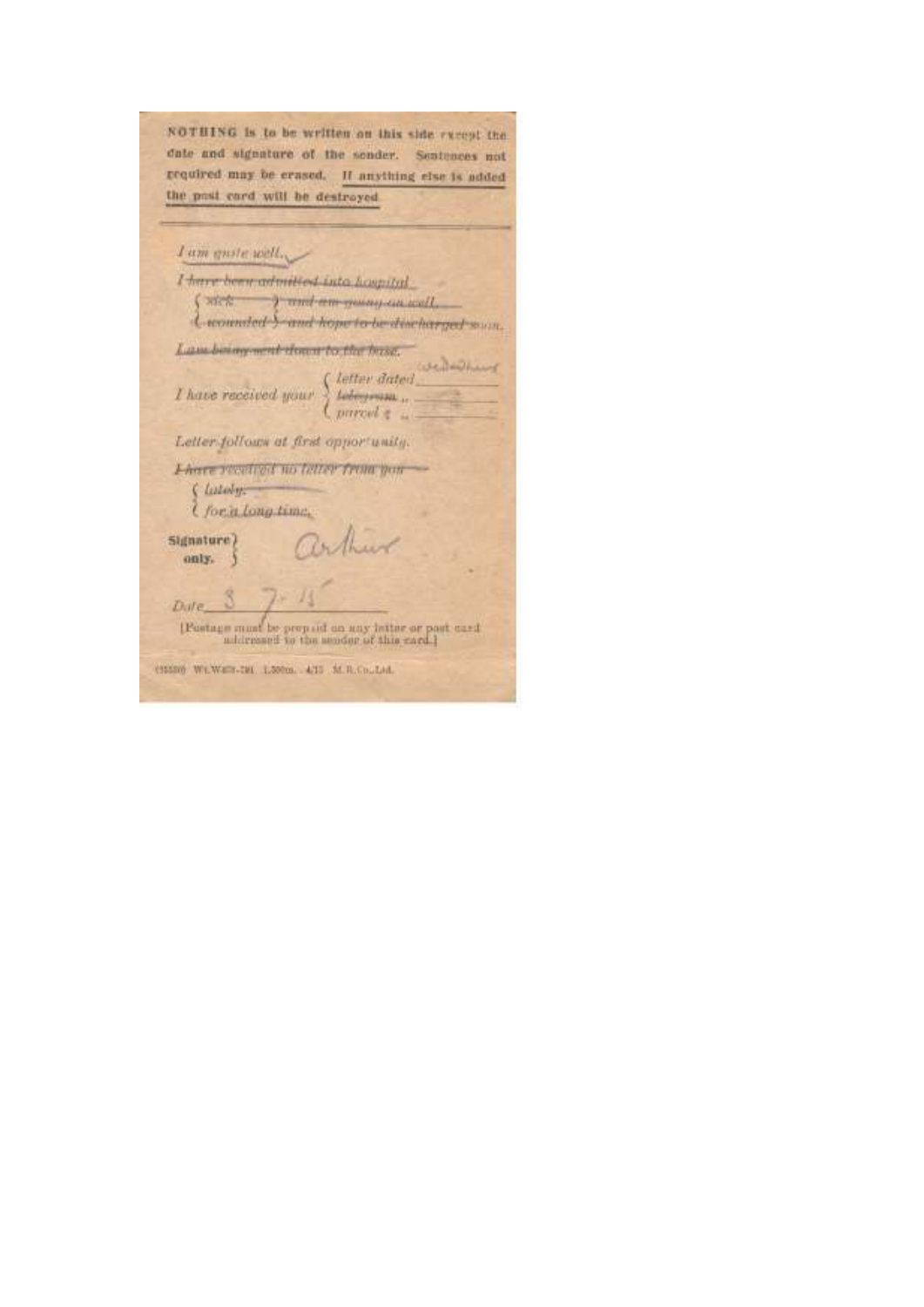### **A busy time for Arthur in the heat, as they prepare to move the Company up to the reserve trenches; a chance for Mass, Confession and Communion; home leave is one step further for an ecstatic Arthur.**

#### *Arthur to Dollie*

 … I'm afraid this must be another very short letter – for to-night we move up again and there is an awful lot to do.

 I've rather cheery news – for the **C.O.** has sent my name in for leave, and if it goes through, as it is almost sure to do, I shall be home next Thursday! DV. I am fearfully excited! I hope everything will be all right. My Company is only going into Reserve Trenches, as it had the brunt of the last time up.

 The weather is awfully hot. I've been as busy as a bee all day, and am absolutely dripping.

 This morning I went to Mass, Confession & Communion – ripping. Jove, I thought of the days we two used to go to the Cathedral together; do you remember. Happy days! but we've happier to come DV.

 Yesterday I went up to the trenches with the **C.O.** to have a look round. Well, dear, I must go. I'm longing for next Thursday and YOU! …

Love to **Rosa** [Pulman], please…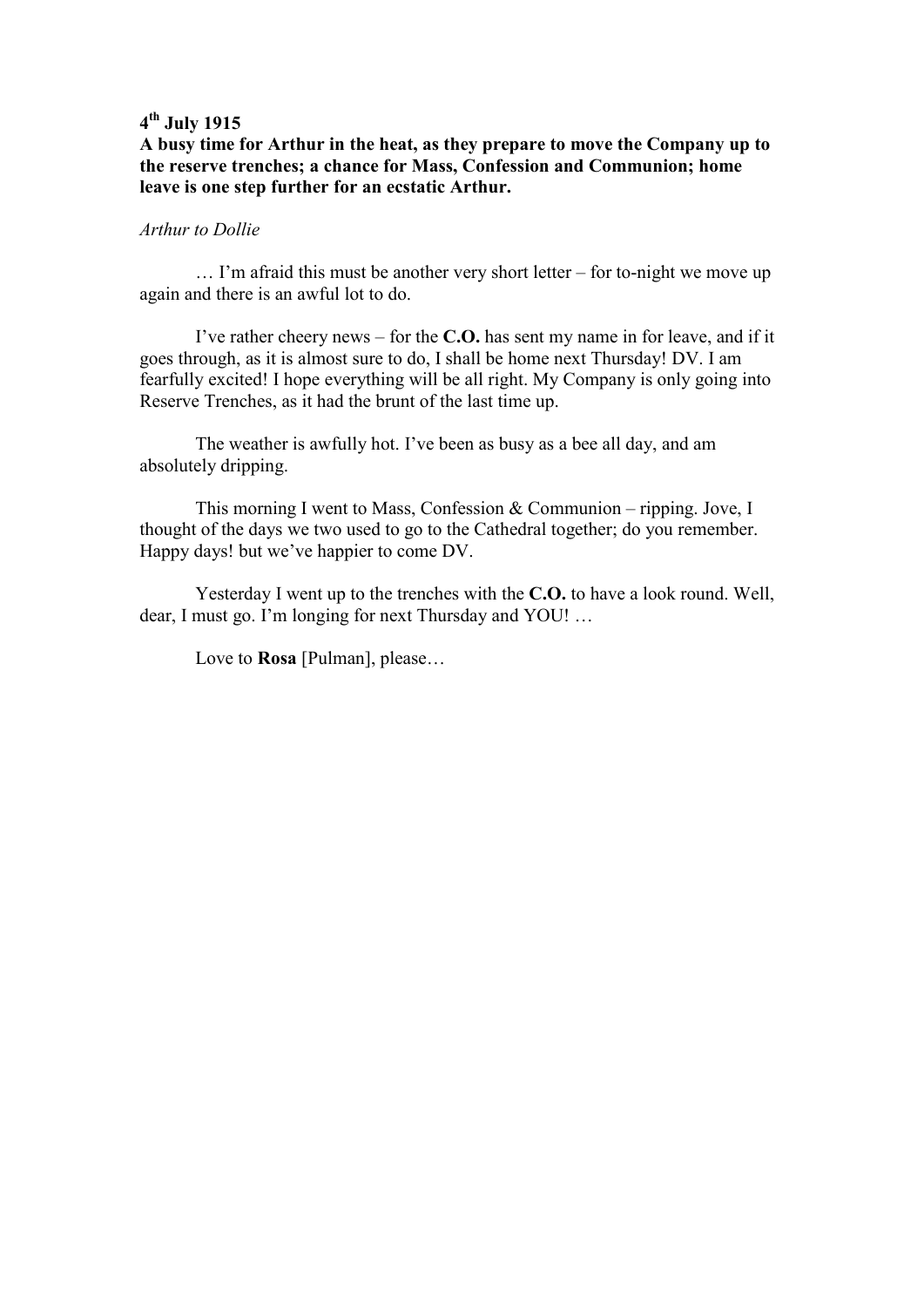**Arthur apologises to Dollie for the shortness of his recent letters; Thursday leave is looking more certain and he is fearfully excited; the reserve trench they are in is commodious and he even has a room in a house for sleeping – with flowers on the table; a shame about the shelling though.** 

*Arthur to Dollie*

"Up", Monday 6.45pm

 … I am "up" once more, as you see from my heading, and am very comfortable. But before I give you my news, dear, there are two things I want to do. Ask you to forgive me for only writing a short note yesterday, and to tell you that, as far as one may speak of the future, I hope to be home on Thursday. My leave has gone in to the Brigade with **Sammy & Bobbie Page**. Leave is open to officers & there you are. God willing we shall leave here on Wednesday and catch Thursday morning's boat from Boulogne. I am fearfully excited.

 Meanwhile I am up in reserve trenches and am extraordinarily comfortable. I have half my company about 300 yards away in a line of dugouts – the other half with me in more dug-outs of a commodious pattern. I and two of my officers, **Rice & Ainsworth** are living in a house! I have a room to myself, quite a decent one, with a bed to spread my waterproof sheet on, and an easy chair; flowers on my table! It's simply ripping – if it wasn't for the shells.

The weather to-day has been cold & overcast; but this evening it has cleared up wonderfully.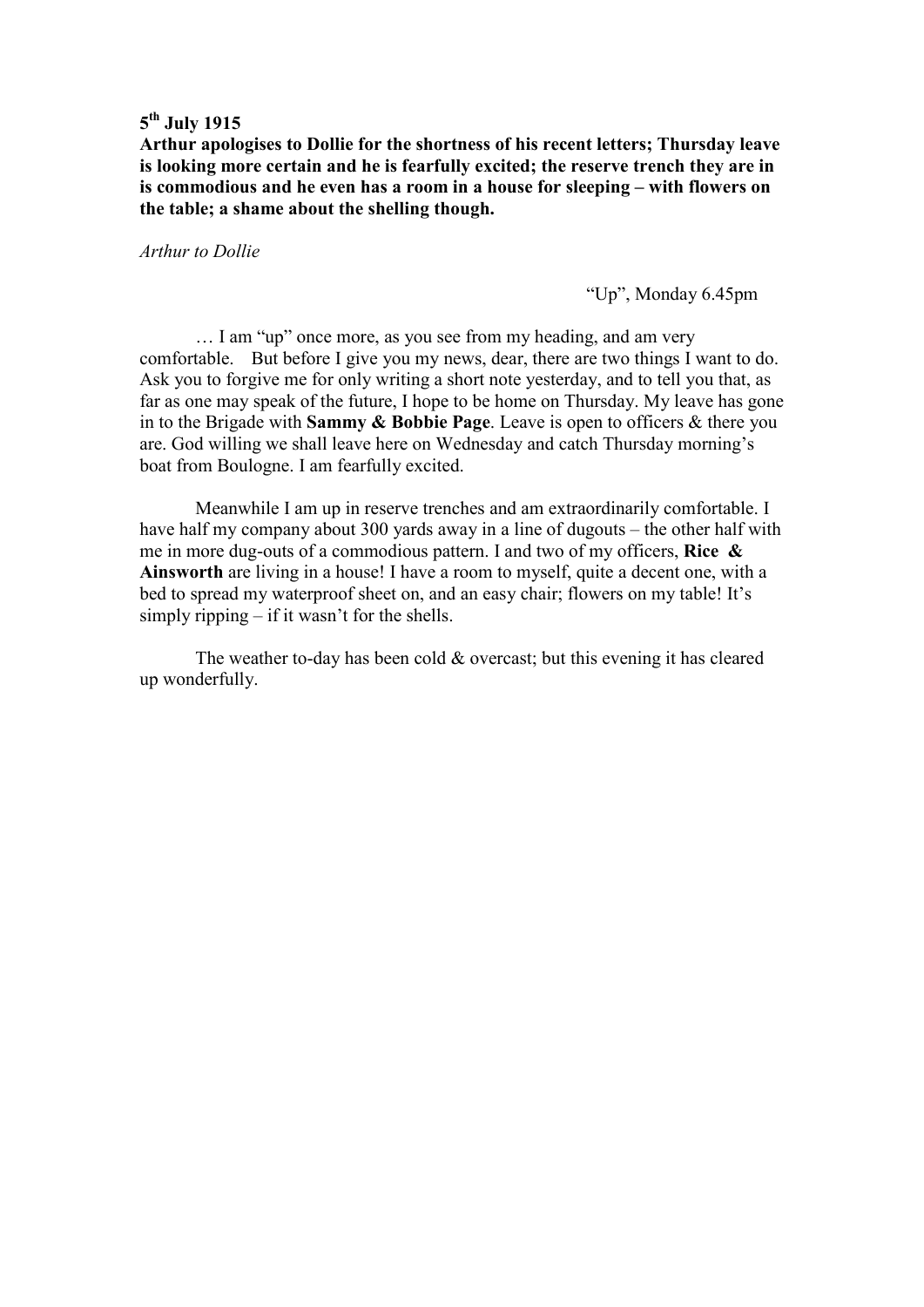### **6 th July 1915 Just three lines today to catch the post - after a night spent working in the trenches.**

*Arthur to Dollie* 

8.30. Tues

I've just 10 minutes to catch the post, dear, so must hurry. We were out working all last night. Weather to-day glorious. I am looking forward to Thurs. God bless you, with all my love dear ...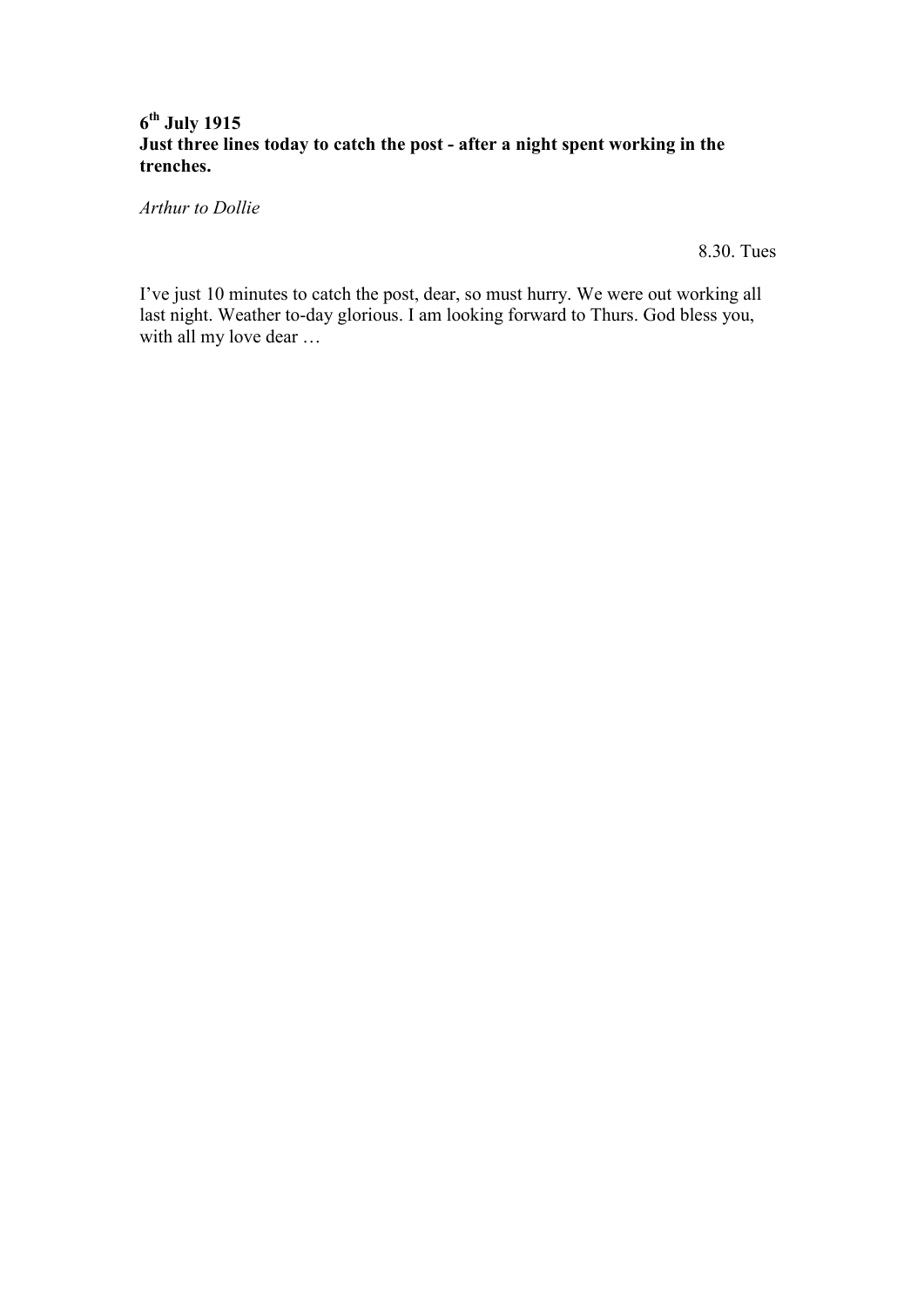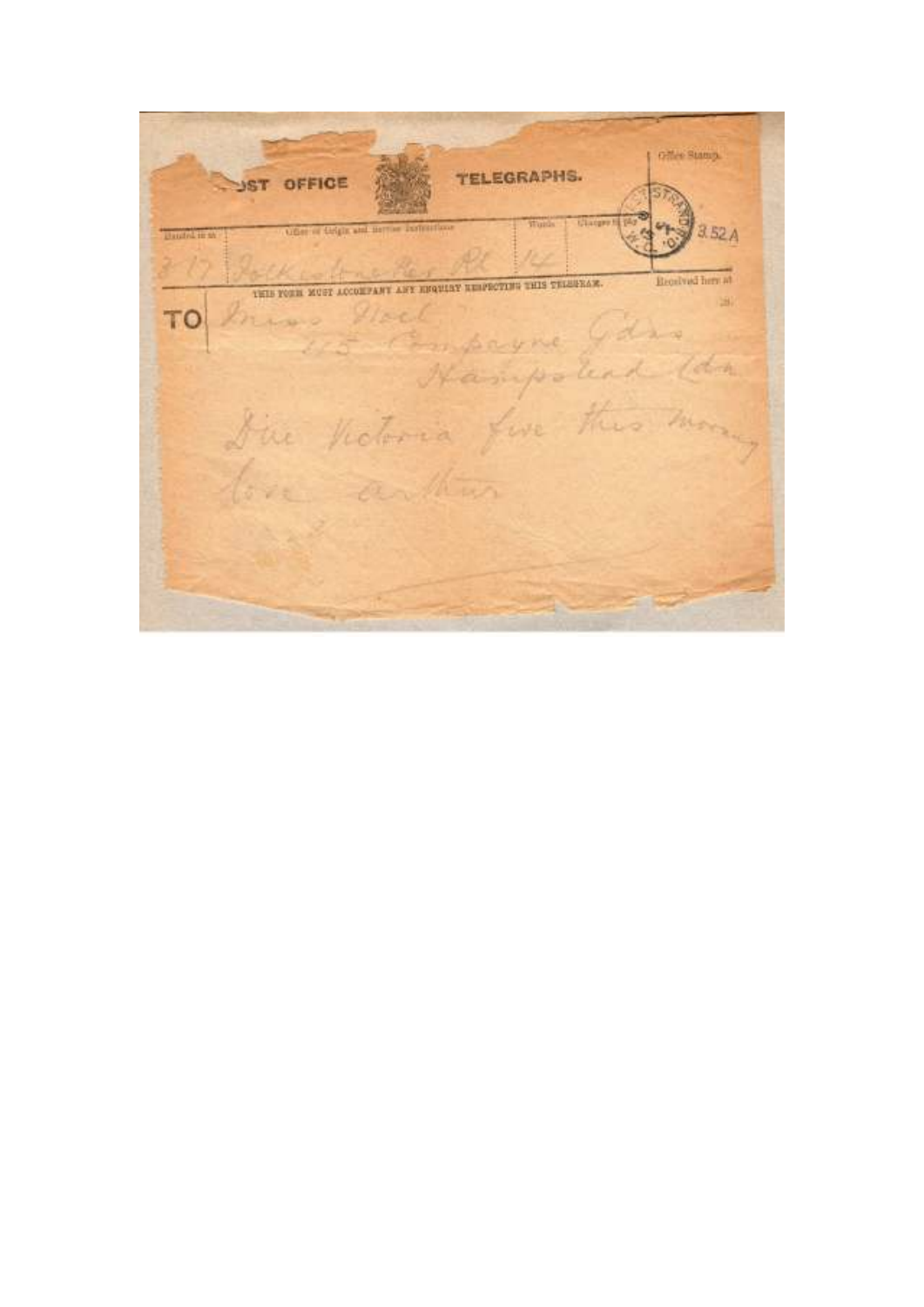







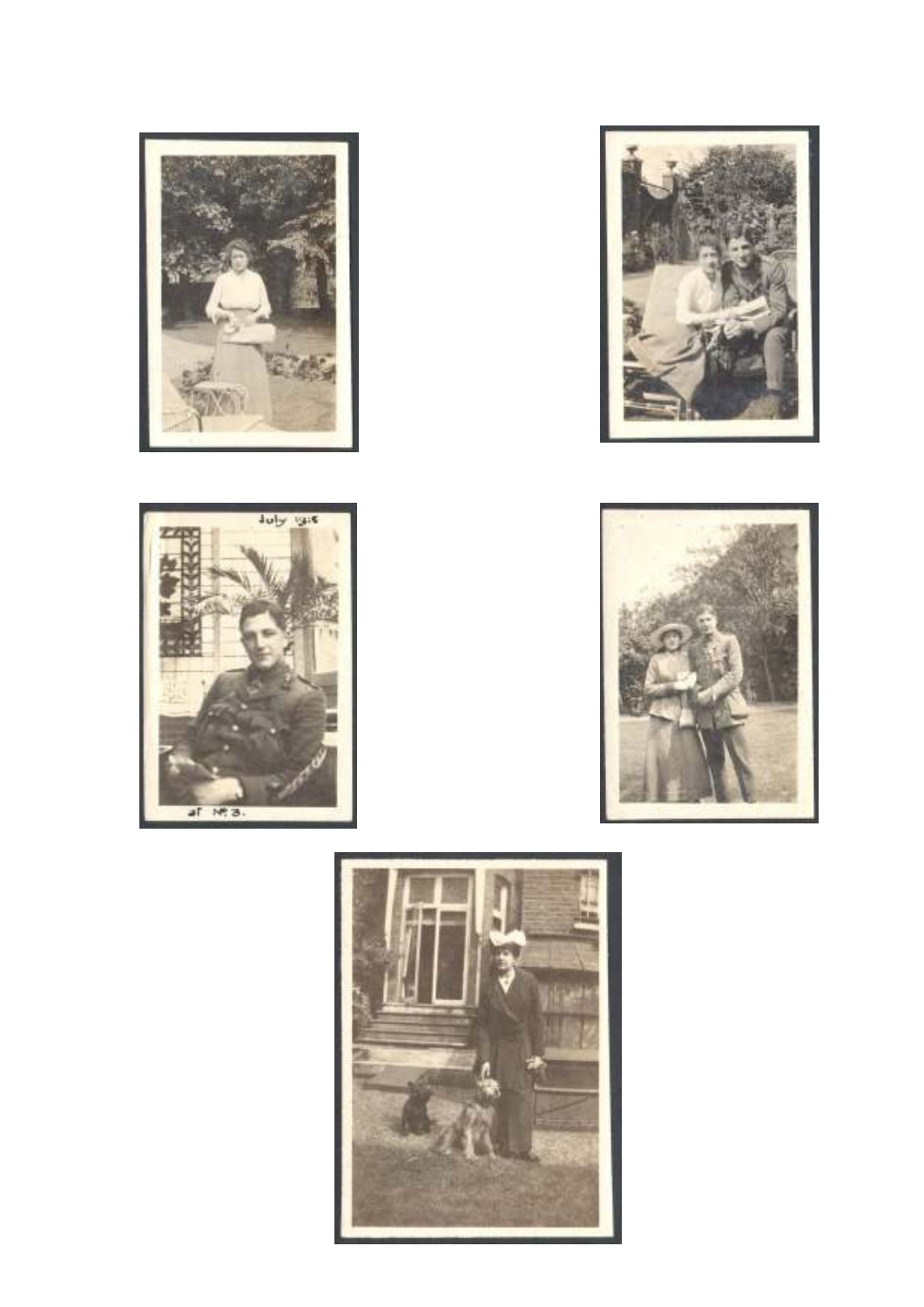# **45 Compayne Gardens**

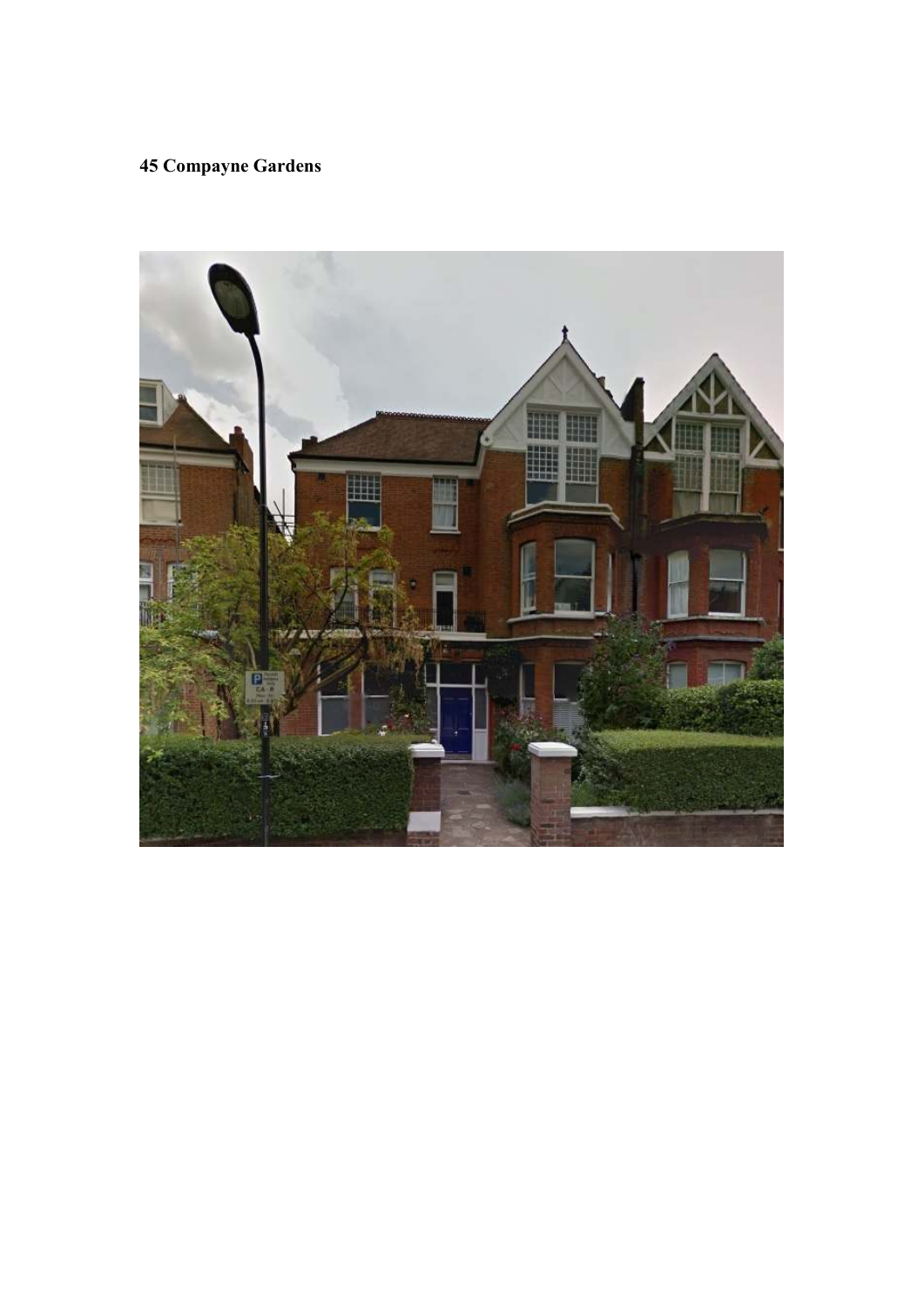# **15th July 1915 A heartbreaking note to Dollie from the train – as Arthur is compelled to return to France.**

*Arthur to Dollie* 

In the train – Just past BROMLEY, 7.45pm

 … How can I begin – it's awfully hard. I feel I've got so much to say. I feel it so difficult to speak at all… I'm wondering what you're doing, where you are. You fill my thoughts. My heart is full…

The train is speeding south dragging me further  $\&$  further from you, queen of my heart. Duty calls. I must go…

God bless you & keep you, safe & sound now & always…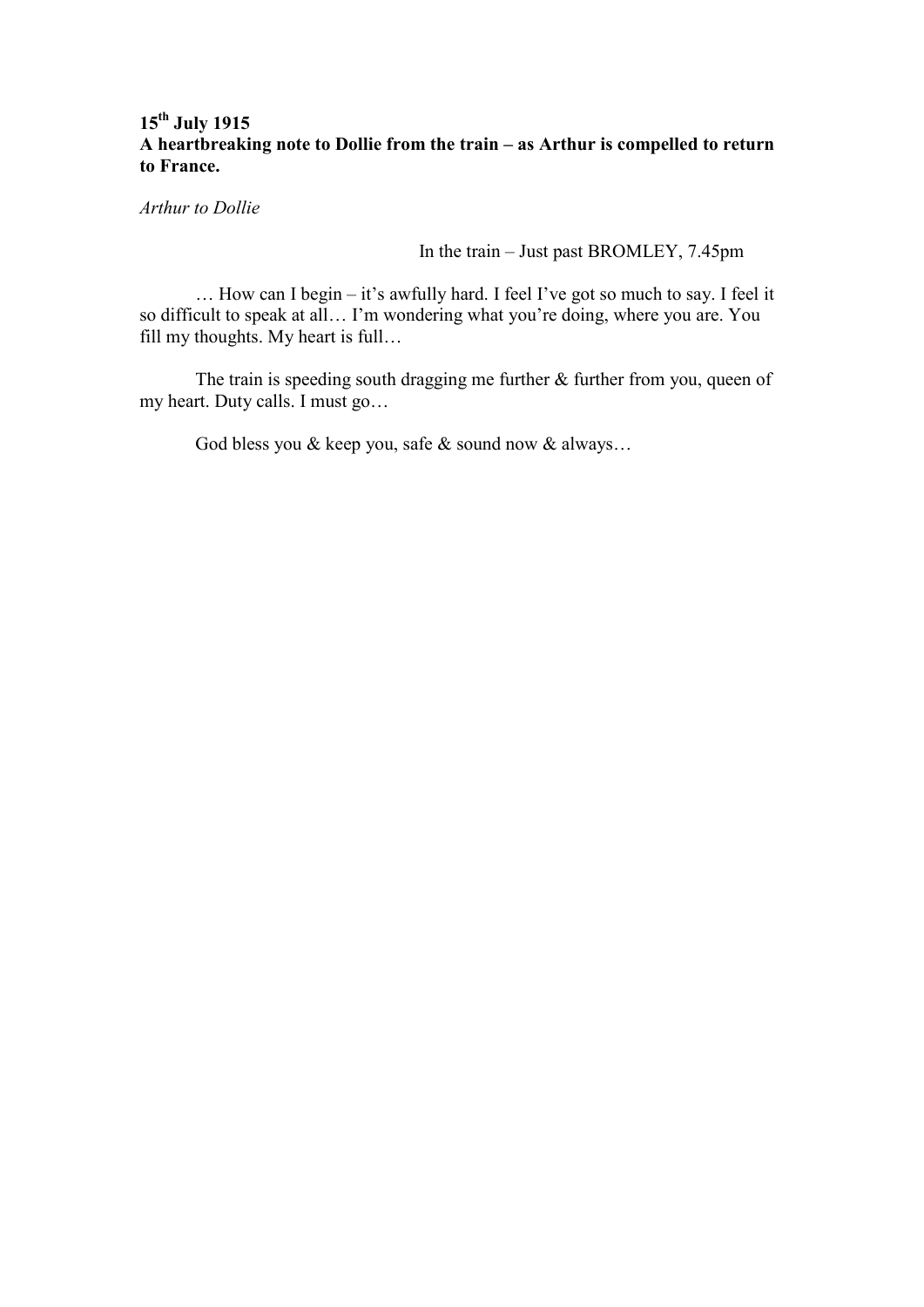**Arthur starts his letter from before leaving Boulogne; a shaking train and a reasonable sea crossing; he envies the Tommies waiting at the docks for their leave to start; a patriotic watch mender.** 

**Later Arthur writes from his new billets; they are out of the trenches for now, though the Indian troops are to be rested whilst the remainder soldier on; a change of Division; the unfairness of it all.** 

#### *Arthur to Dollie*

Hotel Folkestone, Boulogne–sur–Mer, Friday 8.30am

 Good morning – God bless you. I wonder what you're doing now, dear heart of mine. I am longing for news of you. You see, we are still in [Hotel] Folkestone. Last night when we landed we made enquiries & found there was a car from Merville. We tried to find the chauffeur but couldn't, so we turned in here.

We had a fairly good journey, dear. The train shook a lot, so I'm afraid you'll find my note rather difficult to read. Everyone of course wanted food & apparently there was only one man to serve our coach – so the service little dear, wasn't perfect. However. I had a chop, peas, potatoes – a rather weird fruit salad & cream – cheese  $\&$ coffee – to drink, stout. We got on board all right. I sent my note off by the Telegraph boy. I hope he posted it all right.

We left Folkestone at 11 reached Boulogne after 1 hour & three quarters – quite a good voyage, but the boat had rather a list  $\&$  rolled a lot. No ill effects however DG. We were a great crowd on board as you know – a lot of the Tommies shewed signs of leave and leave-taking.

 It was a very dark night last night, darling mine. The stars were wonderful – those stars that were watching over you. There was a great crowd on the quay here waiting to go on leave – lucky beggars! The leave trains were up alongside the ship, but we didn't go in. We came down & looked for our car & finally as I've said turned in here.

 We had a very comfortable night, I shared a room with **Sammy. Bobby & Brady** went together. This morning, dear, we were called at 7, had coffee & croissons (sic), then a glorious shave  $\&$  a bath!

 … It is now a quarter to ten, dear. After searching about we've found our car & we leave at ten. I've just been into the town to have my watch mended. The second hand had fallen off. I was rather touched – I took it in to a watchmakers. It took the man some time to do it  $\&$  a certain amount of trouble – yet he refused to take any payment.

 I'm afraid, dear, I shall not be able to post this here because of the censorship, but I'll have it sent off either from Merville or from the battalion. An Indian Medical Officer told us on the boat that the Meerut Division is back resting. I hope so. More news too (1) The **C.O.** is going to the War Office to see the Under Secretary of State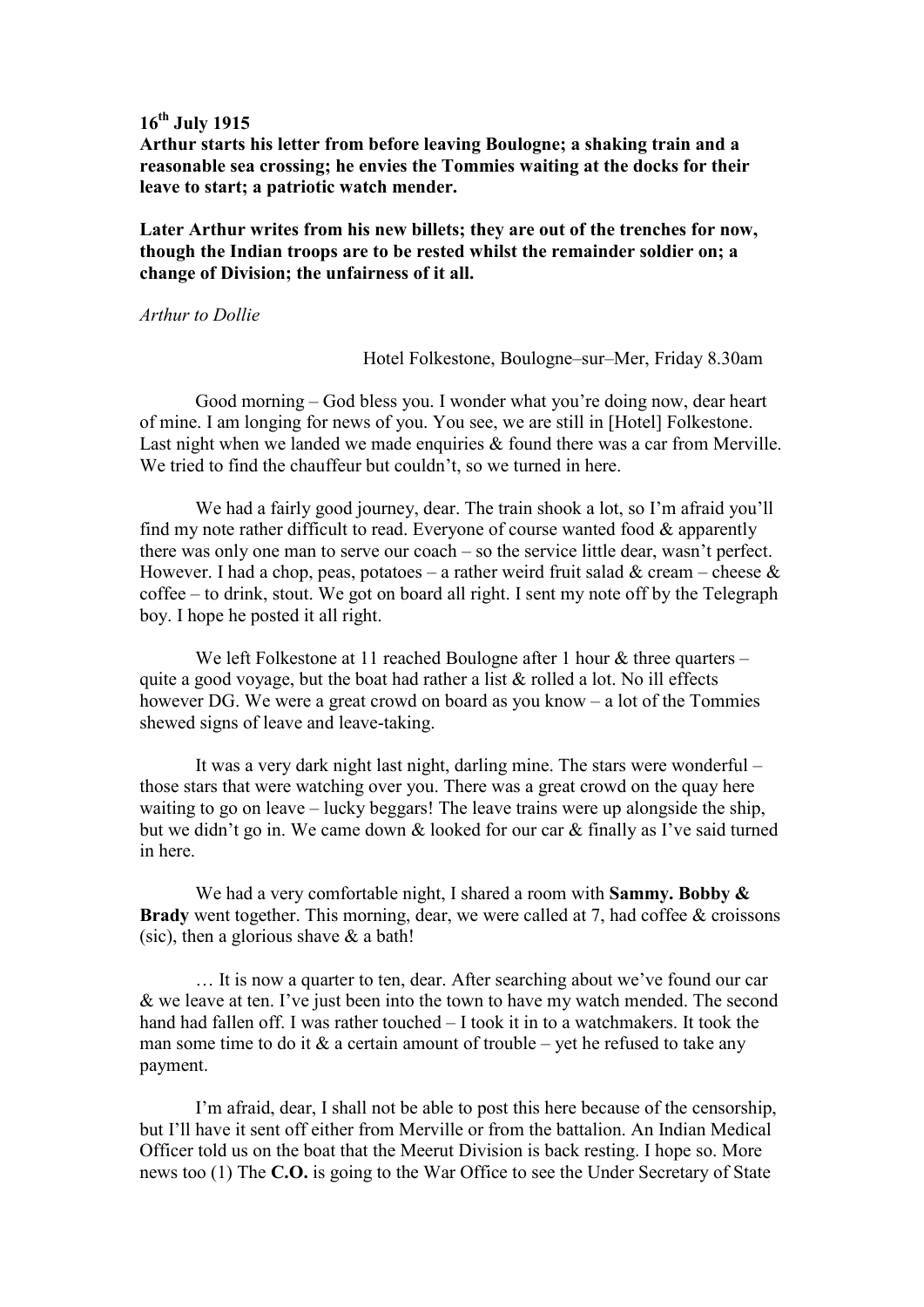for War to try & get the battalion home. (2) **Sammy** is trying to get a separate command. I don't know whether this is for publication, so be careful, darling, won't you, about spreading it around…

#### S of M-rv-lle, 5.50pm

 … How are you, dear. You see I've arrived safe. The Battalion is out (it has been out for a few days). It arrived here last night. We are further back than we have been for some time, further back than Les Lobes & there are hopes of our being here 8 days DV. We had a very good run from Boulogne, bar a puncture just outside Aire. The country is looking fine, but everything seems dull to-day. For I am without the sunshine of your eyes – I miss you so much.

 We arrived here about 3. Found everyone very fit. **Johnnie** as Adjutant. More news dearest. They've decided the Indian troops want a rest. They decided at the same time – Heaven knows for what reason? – that the white troops of the Indian Corps could do without. The Indian Corps consists of 2 Divisions – the Meerut & Lahore – each of 3 Brigades. Each Brigade consisting half of white & half of black troops. They have now put all the black troops into the Meerut Division & taken them back for 3 weeks rest  $\&$  have put all the white troops into the Lahore (temporarily) for the 3 weeks, while the Meerut are back. So for the next 3 weeks we are in the Lahore Division Sirhind Brigade. Extraordinary idea isn't it sweetheart? …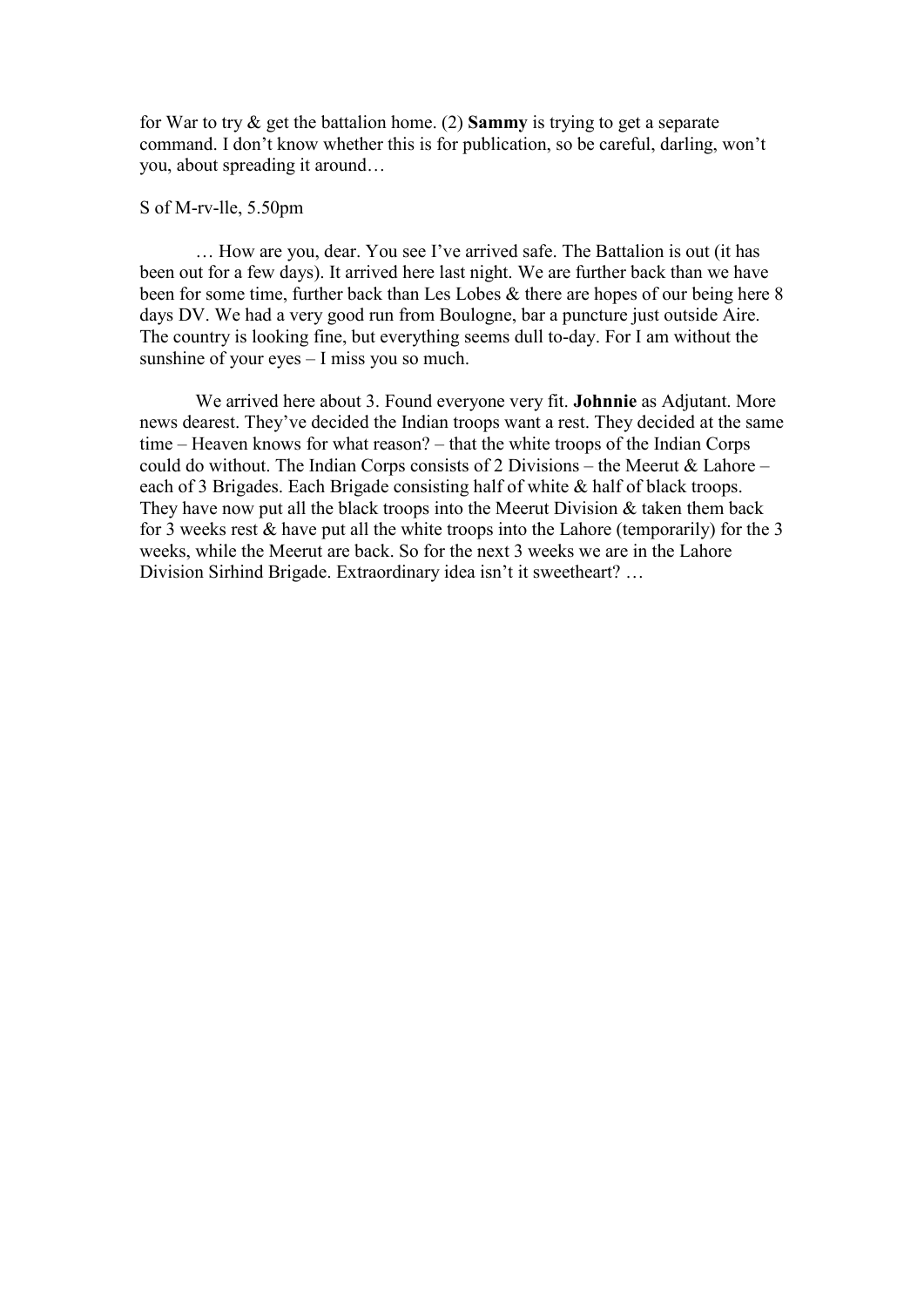**Arthur reads Dollie's letters waiting for him in billets [then sends them home for safe keeping]; a weary, windy, wet day and the fly-infested new billets are pretty rotten; it's Sunday tomorrow and Arthur hopes to get to Mass; meanwhile he must catch up with paying the men; Arthur is finding it hard to write to Dollie as he would wish, in the overcrowded Mess room.** 

#### *Arthur to Dollie*

#### in billets, Saturday afternoon 6pm

 … So another day has passed, dragging its weary way along. I feel I miss you more each hour, my darling… I found all your dear letters waiting for me here – my Quartermaster-Serjeant handed them to me. I'm sending them back. Thanks awfully for them, little darling – full of sweetness & comfort. I am longing for a letter from you – please heaven, I'll get one tomorrow. I'm dying to hear how you are  $\&$  how you've got on since I saw you last.

The weather here has broken – it is very, very windy, cloudy  $&$  wet – rarely a burst of sunshine through the clouds. But I rather feel in a mood with the weather, torn from you – my own one, dear queen of my heart.

 The billets are pretty rotten. My Company is all in one farm. **Wilcox & Davis** are bivouacking in a field**, Rice & Lloyd** are together, **Tealeaves & Ainsworth**. We all mess in here, where I sleep. I have a bed of sorts on which to spread my flea-bag & blankets. But the place is not up to much; flies are "orrid" & an awful nuisance. The place is called L'Epinette.

 To-morrow, I've just remembered is Sunday. I wanted to pay the men in the morning, but I also want to go to Mass. Apparently nothing has been fixed up by the **Padre**. I sent my servant into Lestrem to find out about Mass there. He couldn't read French but says that there is one at 10. So I'm going to try my luck.

 You'll be glad to hear, darling, that I've now got 2 gas helmets. Last night I turned in early, feeling rather sleepy. This morning up soon after 7: brekker at 8. The men paraded at  $9 - 11$ . I had a lot of work to do re pay which took me on close till 12. This afternoon I had one or two things to do, then tried to sleep for an hour but the flies were an awful nuisance.

 I then had tea: afterwards I went through my papers & then began to write. But writing I'm afraid is getting somewhat difficult. The room  $-$  a very small one  $-$  is getting fuller & fuller. There are now about 8 in it. So you'll understand, won't you, little darling & forgive me…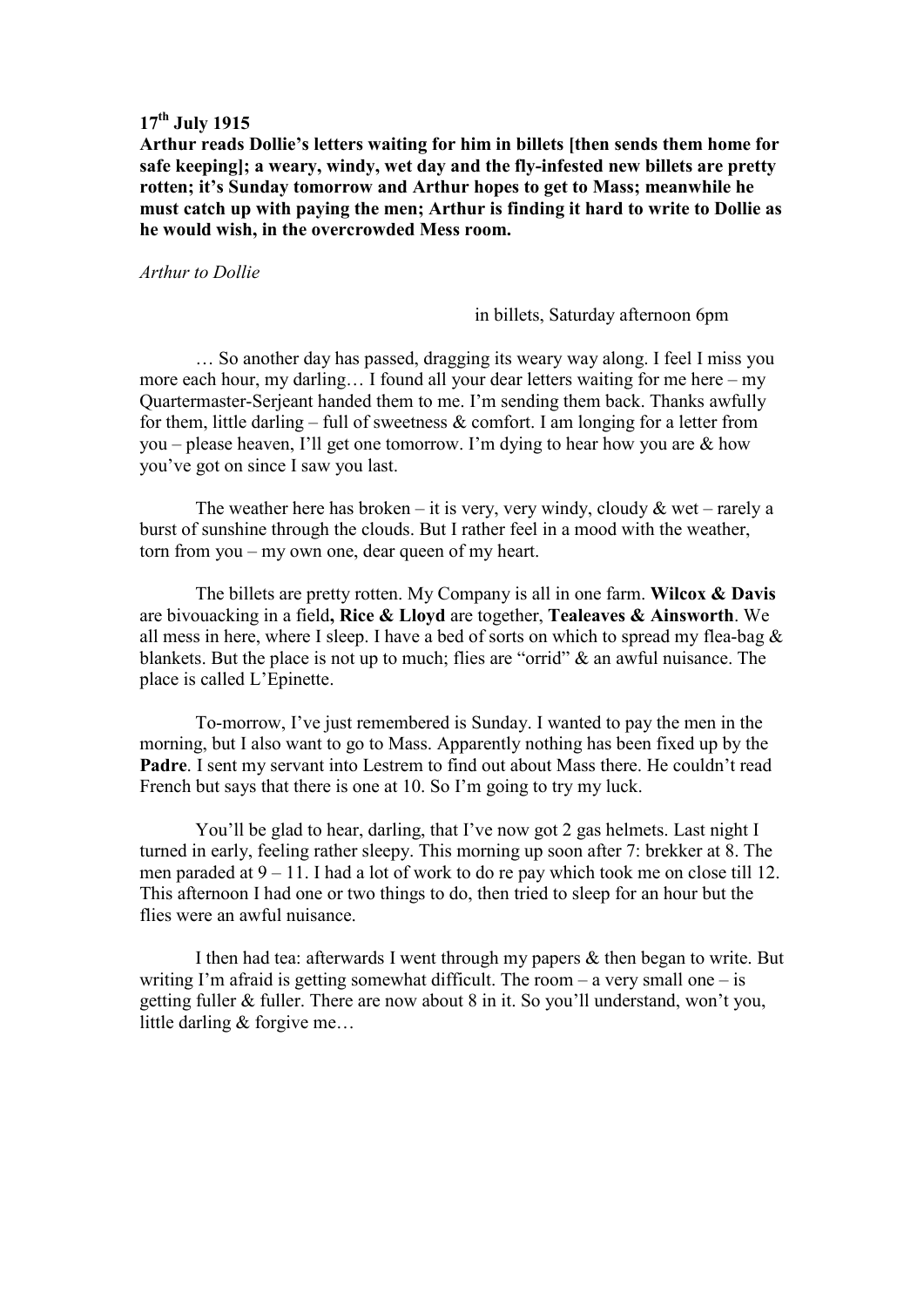**Arthur longs to hear from Dollie; the servants oversleep; sung Mass at Lestrem; beating the Machine Gunners at "Cricket"; a picturesque ride to La Gorgue and a view of the local aerodrome; future movements are uncertain as the Indians three weeks rest has been cancelled.** 

#### *Arthur to Dollie*

In billets, Sunday evening 9pm

 … Still another day without news, the news that I want so badly. I long for tomorrow for surely by then must arrive the letter I crave for...

 This morning we were all rather late – that is why my "good morning" was cut so short. The servants overslept themselves and we had to rouse them instead of they us. So darling I had to rush through things rather to catch the post.

 The weather to-day has been ever so much finer & warmer. The wind dropped in a great measure so we enjoyed more sun. This morning we had breakfast about ten past nine. I left here at half-past & walked into Lestrem to Mass. Lestrem is a big village or rather a townlet about twenty minutes East of here. Mass was a sung one & there was Exposition. I got back soon after 12.

 … This afternoon our Company played the Machine Gunners at cricket. Such cricket. A very rough field, rough sticks cut from a hedge for bails & stumps! We won but the scores weren't great. They made about 27 & 53; we 51 and about 60. So it was a noble victory!

 At 5 I went for a ride. I rode North until I came to our local aerodrome – saw two biplanes go up – it was ripping to watch them, especially as one saw them flying low; one never sees that "up there".

I then turned  $&$  rode to a charming place called La Gorgue. It is awfully quaint for the river runs through it in two or three branches – so that in places the little town looks as if it was built on islands; like a Dutch town. There are several old mills, a fine church  $\&$  old clock tower – as Baedeker would have said "several points of interest".

 I turned there & rode back through Lestrem getting back just before 7. The country here & to the Northward seems much less remote than that lying south of here. One meets pave in some of the main roads. The villages have grown into townlets & are just a bit further apart. The churches are more pretentious – there is more timber.

 We hope to be here for a few more days, sweet heart of mine; though arrangements are apparently still "in the air". The latest is that we rejoin the Meerut Division on the  $24^{\text{th}}$ , the Indians "three week rest" being "off"...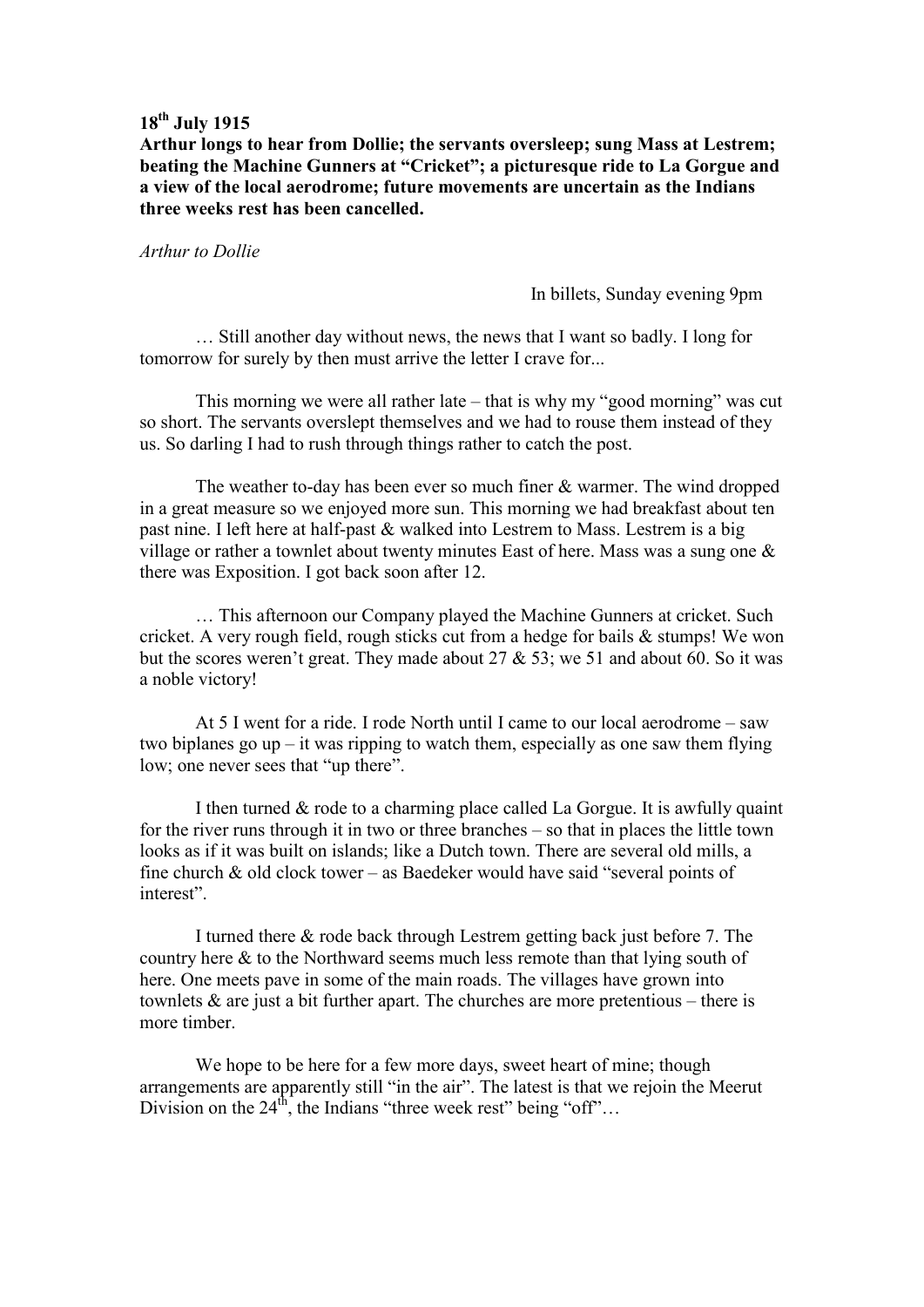### **Arthur is more cheery as Dollie's letters begin to arrive once more; a rushed cricket match and tea party for the men – as an unexpected working party interrupts play; a swarm of flies; a request for more film for his pocket Kodak.**

*Arthur to Dollie* 

Mon. 8.5am

 Good morning … No more news since last night. I've just had brekker. The sun is shining but my heart is awfully dull without you…

Monday 3.45pm

 Many, many thanks, for your two dear letters of Friday, which came to-day, ever so welcome. I thought you awfully brave at Victoria, dearest. You helped me a lot …

 I am writing early to-day, darling. To tell the truth, it is an interval snatched from duties. This morning we paraded from 9 to 11; then I paid out some men, then lunch.

 This afternoon we had planned another cricket match & tea. I sent **Tealeaves** into Merville to buy fruit & pastry for the men. When we had bought it, there was to be a working party – 200 men  $& 5$  Officers under me – to parade at 5.30. So you see, dear heart, it doesn't give us much time, especially as the NCOs were on parade until 3.15. However we are making the best of it  $&$  carrying things through, as, if we delay till tomorrow the pastry part will be stale. They are playing now, but I came in, for I want to write to my darling.

 It has been warm to-day, the flies are awful, in spite of an abundance of fly papers…

Could you get me 2 more rolls of film please dear. Vest Pocket Kodak No. 0 Brownie Camera 8 Exposures 1 5/8 x 2 ½ in Autographic Thanks awfully.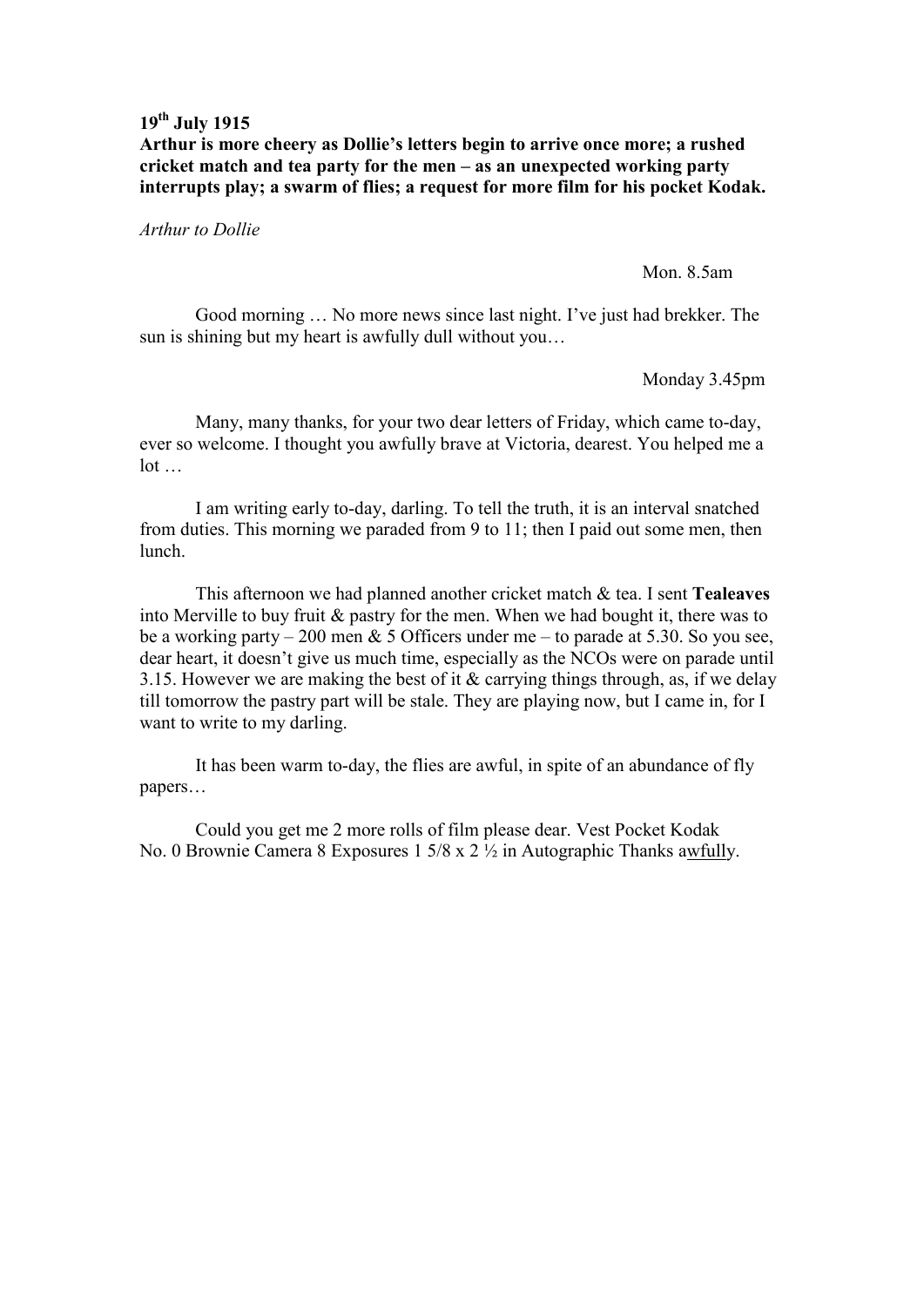**5am and exhausted from being on a night working party, Arthur start a letter to Dollie.** 

**9.30 pm and just in from dinner with their commanding officer, Arthur thanks Dollie for her letters and the photos taken on leave – photographs that don't quite come up to Arthur's high standards!** 

#### *Arthur to Dollie*

5am

…Just in from a working party … dog tired, but bursting with love for you … all my love …

Tuesday evening 9.30

 … Thanks awfully for your dear letter – Saturday's – and the photos. I am happy when I hear from you ... Your dear letters help such a lot. At time I feel our separation more unbearable than ever & everything seems awfully hard. Then I just long & wait for your dear letters. And when I get them, a great weight seems to lift off one's chest, and I draw a further supply of strength & courage. God bless you.

 I think the photos quite good, but not nearly good enough for you … But I'm afraid the Autograph part wasn't much of a success, was it dear? I was awfully pleased to get them for they were of YOU. Try & get someone to take some more of you with the bigger camera & send them out.

 I am sorry I'm so late writing to-night, dear, but **Sammy** & I have been to dinner with Beri-Beri [**Beresford**]. I'm feeling awfully tired … good night & happy dreams…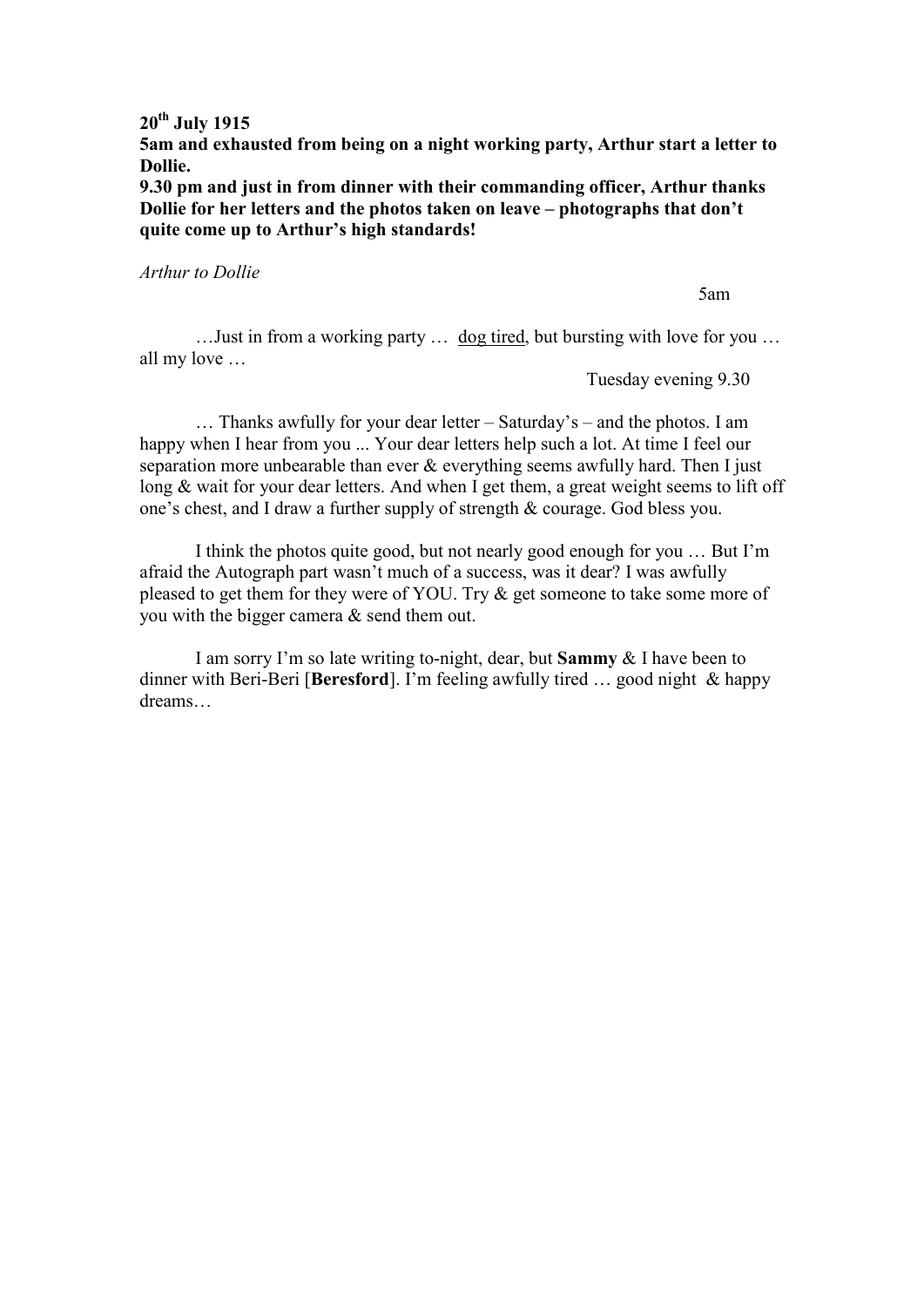#### **21st July 1915**

**A description of the previous night's work, back in the trenches of Neuve Chapelle; a lie in and a bath in the local brewery; a recce of the front line via Estaires & Laventie – a long day with only a cup of water mid afternoon. Dollie gets the wrong end of the stick about a book she finds in Arthur's things.** 

#### *Arthur to Dollie*

Wednes. 8am

 Good morning … I turned in last night after saying Good Night to you, dear & slept the sleep of the just. Now about our working party … We paraded about 5.30 on Monday evening & drove in wagons, 5 Officers & 200 men, to a place about 6 miles from here, behind Neuve Chapelle. There we met a Sapper Officer and went forward about half a mile down the road, then about 1100 yards down a communication trench, through the old line we held before March 10<sup>th</sup>, through the old German line, till we were about 150 yards short of Neuve Chapelle. There we dug our work; I was awfully sleepy.

We left about half-past one & came back the same way, reaching here in broad daylight about half-past four. We turned in then, dear. I wrote a note to **John**, to ask if **Beresford** would cancel the 9-11 parade. He did, so we slept as much as the flies would let us & had breakfast about 10.30.

 I had several Company matters to attend to before lunch. Afterwards the Company went into a little place beyond Lestrem for baths in an old brewery. **Tealeaves, Wilcox** & I, and, later on, **Davis**, did some pistol shooting. It was rather windy  $\&$  so though pretty fair we weren't as good as last time...

 To-morrow, dear, we expect the **C.O.** back. I wonder what news he'll have. This morning I'm going out with **Beresford**. ¼ of the Battalion are up again working. This time under **Morley**. Well, darling, I think that's all the news…

Wednes. 9.15pm

 … I am going to ask you to forgive me for only just a short bit tonight. I am awfully tired, dear heart of mine. To-day we went to the front via Estaires & Laventie – a long, long ride and a long, long walk. We left by half-past nine this morning, and weren't back till 5 this afternoon. On the go the whole time, and nothing to eat or drink save a cup of water about 3.

 I was pleased to get your dear letter of Sunday… the red book... Of course I understand, my darling. I found it in Richebourg St Vaast in the Curé's house. I walked in one day with **Sammy** when we were at Croix Barbée, I think it was. We were looking at the ruins of the church (it was destroyed in the bombardment of the village, about the time of Neuve Chapelle). Then I suggested we should go on into the remains of the Curé's house. Incidentally we were also looking for strawberries. As we were rummaging about I picked this book up. I thought it was the Curé's & that it was the foundations of his sermons. I'm afraid I never looked inside on the fly-leaf, & really had no idea it was a female's…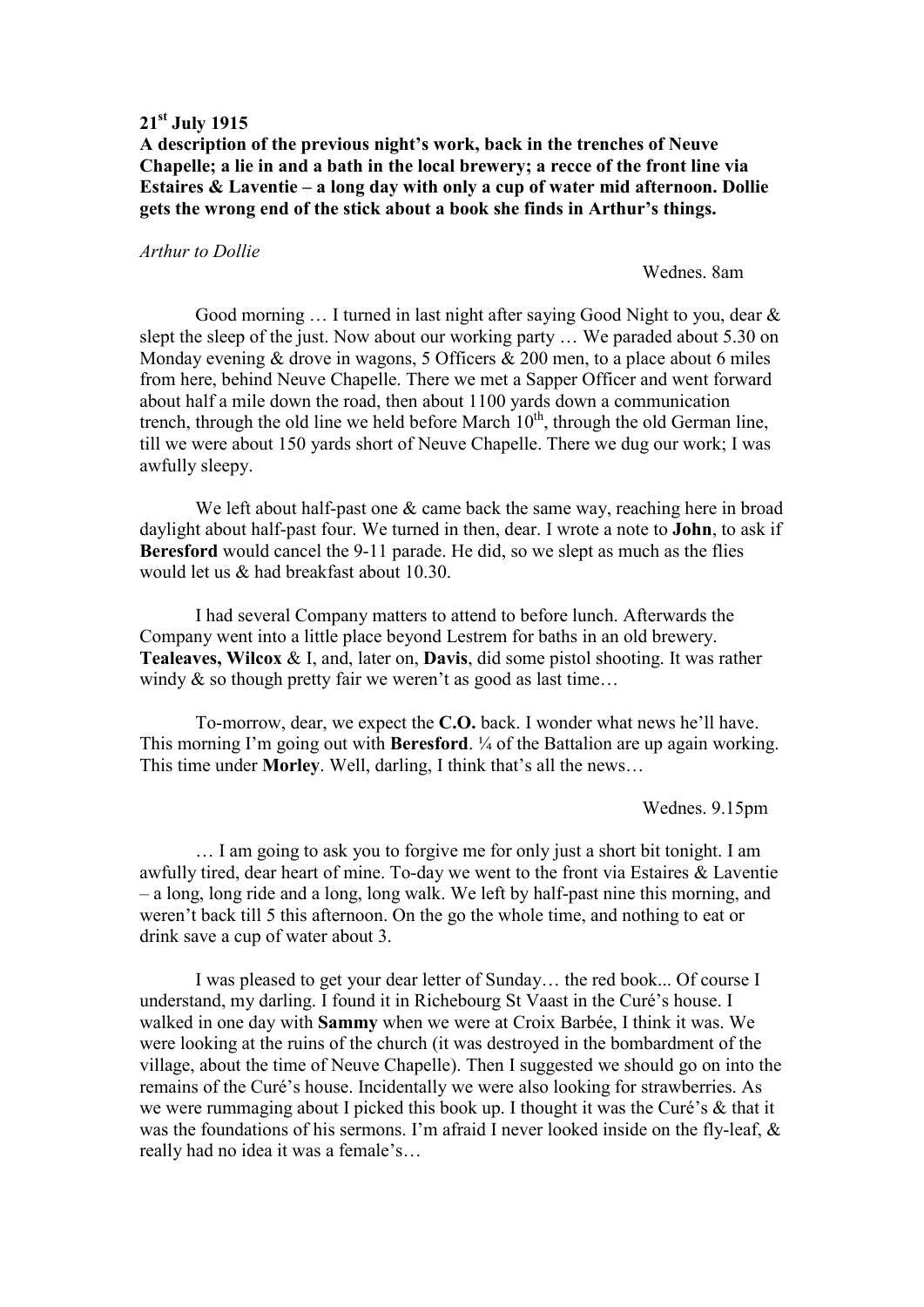**22nd July 1915** 

**Another letter of two halves; Dollie is feeling dull and her Mother is unwell; Arthur is busy preparing to move his men into reserve trenches tonight, south of Laventie; he assures Dollie that it will be a quiet spot of the line; the weather is close and threatening – the worst sort for a long march; more white heather for friend Harry Pulman's grave; the C.O. is back and one of the new officers is as old as 49! [Arthur is 22, so that must seem jolly ancient].** 

*Arthur to Dollie* 

Thurs 7.44 am.

… Good morning … God bless you. I was sorry **Elsie** put you off last Sunday. It would have done you a lot of good and I know how dull a dark Sunday afternoon must have been for you, poor little darling all alone with or without **Miss Marsh**!

 … I am feeling rather stiff after yesterday. We rode about eighteen miles and walked about 6. I expect to be pretty busy today as we are most probably moving up to-night. We are going to be in local reserve  $\&$  the part of the line we are going – south of Laventie, near a few houses called Fauquissart is a very quiet spot. So don't be anxious…

 I hope you will be able to get to **Rosa** [Pulman] before she goes north. I always feel comforted when you are with her, for I know you are happier. By now, dear, DV your **Mother** will be down and about again. I want to write to her but really these few days my time has been awfully short… I think that is about all, dear. I don't [know] if I shall be able to write till to-morrow. At any rate there is no need for worry, my dear little wife-to-be…

Thurs. 5.30 pm

 … Two letters came to-day, Monday's & one written on Saturday night. God bless your dear heart. I am so happy when I hear from you. Thanks awfully too, for the white heather: I shall put it with the remainder of the bunch **Harry** gave me – that is now resting over his grave. Good luck to you dear heart; good luck to us both. Please God, we shall have an awfully happy & profitable life, just you & I, never to be separated.

The weather is very close  $\&$  threatening. It rains every now  $\&$  then: a rotten evening for a long march – *into* the trenches. However it's all in the day's work. By the way dearest, I think you'd better continue to address your dear letters Meerut Division. At present we are working with troops drawn from both Meerut & Lahore. They say, too, that we are to rejoin the Meerut on the  $24<sup>th</sup>$ . But whether that's true quien sabe? who knows.

 The **C.O.** arrived back this morning, looking very fit. I only saw him for a few minutes about to-night, so have no news from him. Also, 2 of the 7 new officers turned up – the sole survivors, the others being sick or weak. I haven't seen them yet,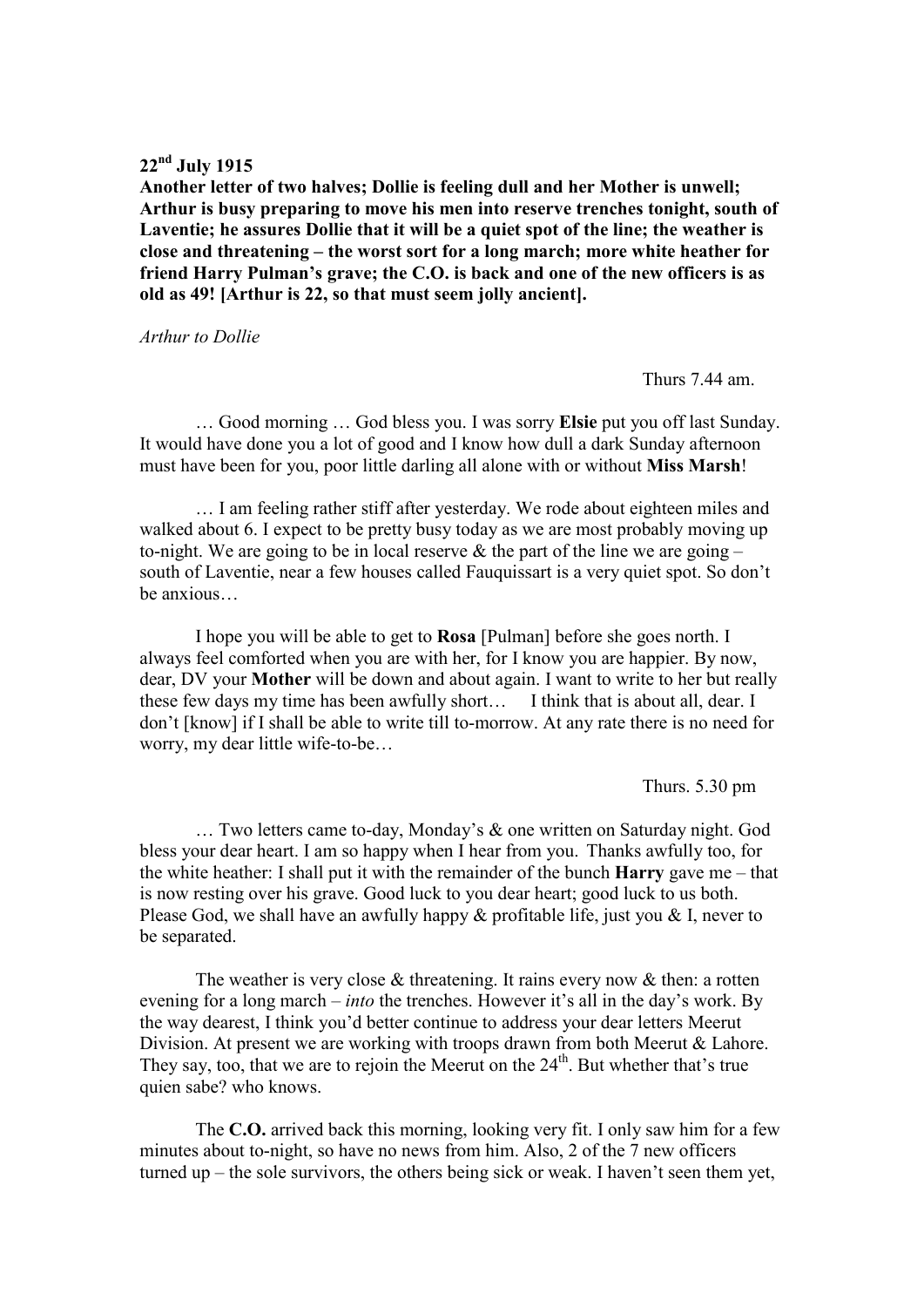but I don't think they are up to much – one is about 49! so rumour says. Their names – Gedge & Molesley (not Potash & Perlmutter!) I shall be glad when we get settle down to-night. I have been very busy all day …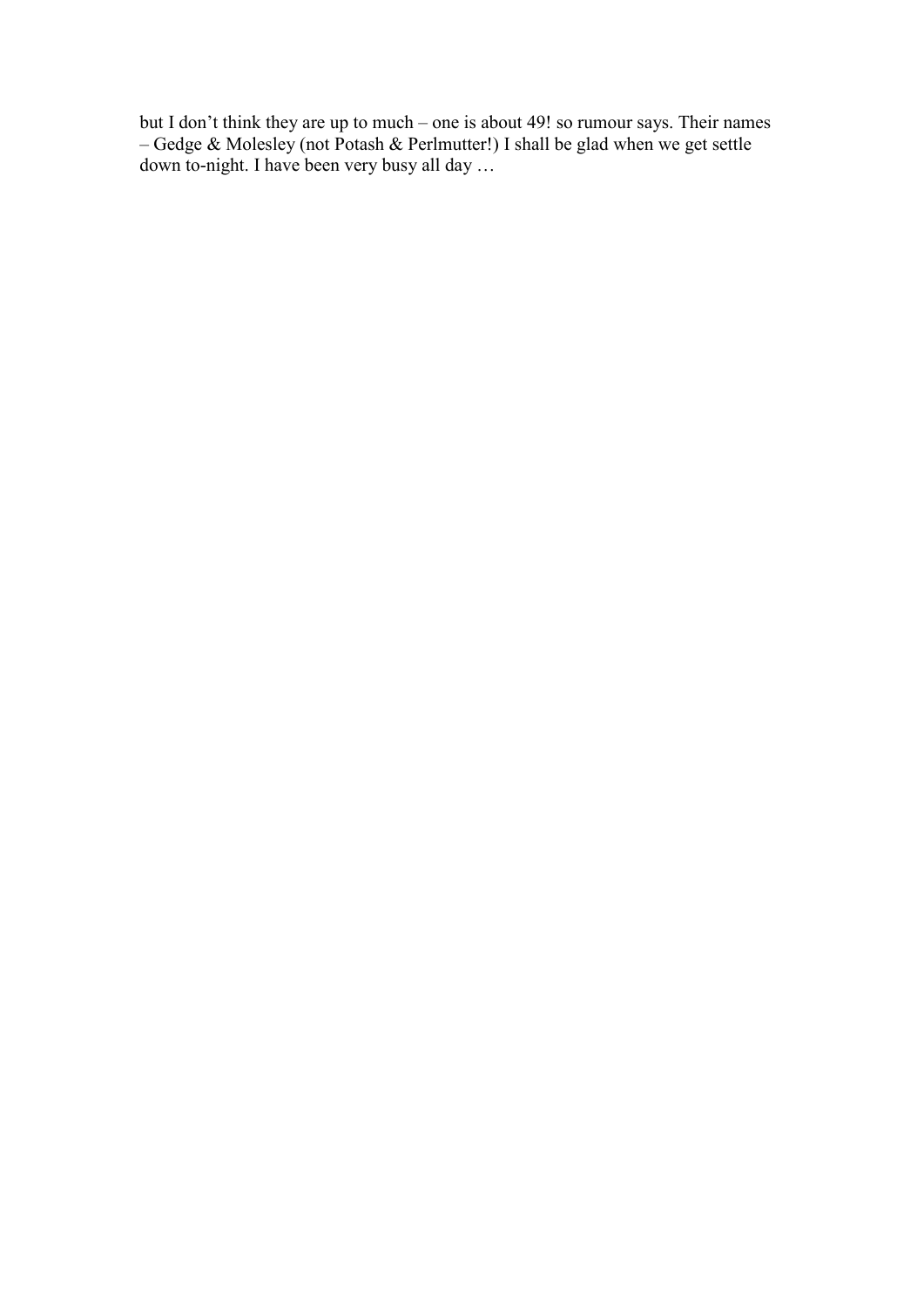# **23rd July1915**

### **A short note to Dollie – the Company is over a mile away from the enemy lines; a nine mile march to reserve trenches in the darkness and pouring rain; the men are now busy digging shelter; Arthur has a long tramp between guard posts.**

*Arthur to Dollie* 

in a Redoubt, 8.45 am.

 I'm afraid this will only be just a very short note to tell you I'm awfully fit & well DG. and getting settled down very comfortably.

We have had a rotten time last night & this morning. We marched about 9 miles up here in the pouring rain. It rained hard at intervals till this afternoon. The men had little or no shelter. We are busy digging it now.

 I've had a lot to do all day. My Company is holding 3 posts in reserve, a long way apart. It means a great deal of tramping. Here we are over a mile from the enemy.

 I shall write at length tomorrow DV & give you all my news. So au revoir & Good night. God bless you…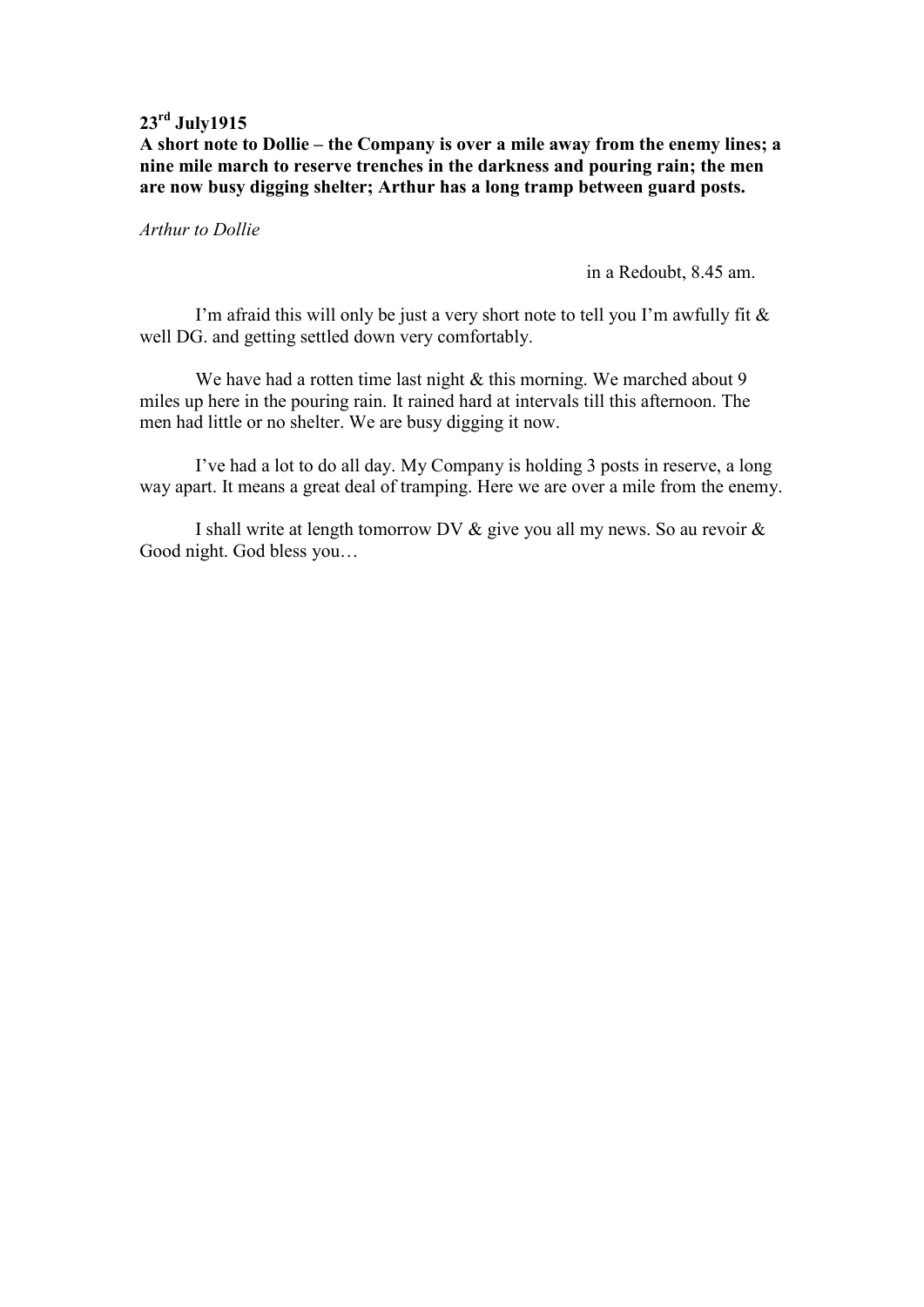**An account of the previous night's march to the trenches in the pouring rain; Arthur is based in a redoubt dubbed "Lonely Post"; the General makes an appearance at the Front in the fearful wet; a pressing need for stealth during daylight hours as a German war balloon is hovering over nearby Aubers Ridge; a welcome parcel from home and the papers from Alphonse [brother Alfred].** 

#### *Arthur to Dollie*

in my dug-out, 6.15pm

 $\ldots$  I've two letters and a card to thank you for – one letter  $\&$  a card came yesterday, the other this afternoon. God bless you for them, my dear wife-to-be, they're an awful help and comfort, for they come from you …

 Let me give you my news now dear… On Thursday evening we paraded at L'Epinette at 7 and marched off at about 7.40. Soon after we started it began to rain, first in little showers, which gradually increased in vehemence till, with the growing darkness, it had set in heavily. It was a miserable march – about 7 miles. We got up safely DG. My Company is divided into 3, and is distributed among 3 posts at various distances from the fire trenches. The one I am in which contains HQ is nearly a mile back.

 I have only 3 officers of my 6 up at a time as that is all that is necessary. **Davis, Tealeaves & Wilcox** are up now. **Lloyd, Ainsworth & Rice** back at the 1<sup>st</sup> Line Transport. (I have just heard that 4 new officer are due to arrive to-night, making 6 all told. **Sammy** already has 2, he is to have 2 more, & I the other 2 – the affair is become a farce!)

To go back: when we arrived I sent **Reeves & Wilcox** off to their posts. **Davis**  is here with me. Our redoubt is called Lonely Post, the other two Dreadnought & Erith. Wonderful isn't it dear. That first night was wretched: most of the men were without shelter. It rained awfully hard most of yesterday. The night was fine, this morning a few showers, but this afternoon though cloudy has been fine.

 Yesterday I went up to the front with the **C.O. The General** came round. It was fearfully wet. I afterwards visited Erith & Dreadnought. Yesterday evening and last night we were busy building shelters for the men. **Davis** & I moved into a bigger dug-out where we are very comfortable.

 To-day we have been very quiet as one needs to be, for we are in view from the Aubers Ridge & there is a German "Sausage" (war balloon) over against us. Tonight however we shall be busy again dear.

 Yesterday I had a parcel from home & to-day some papers, I think from Alfonse [**Alfred**]. I am looking forward to your parcel, you generous little soul, you spoil me…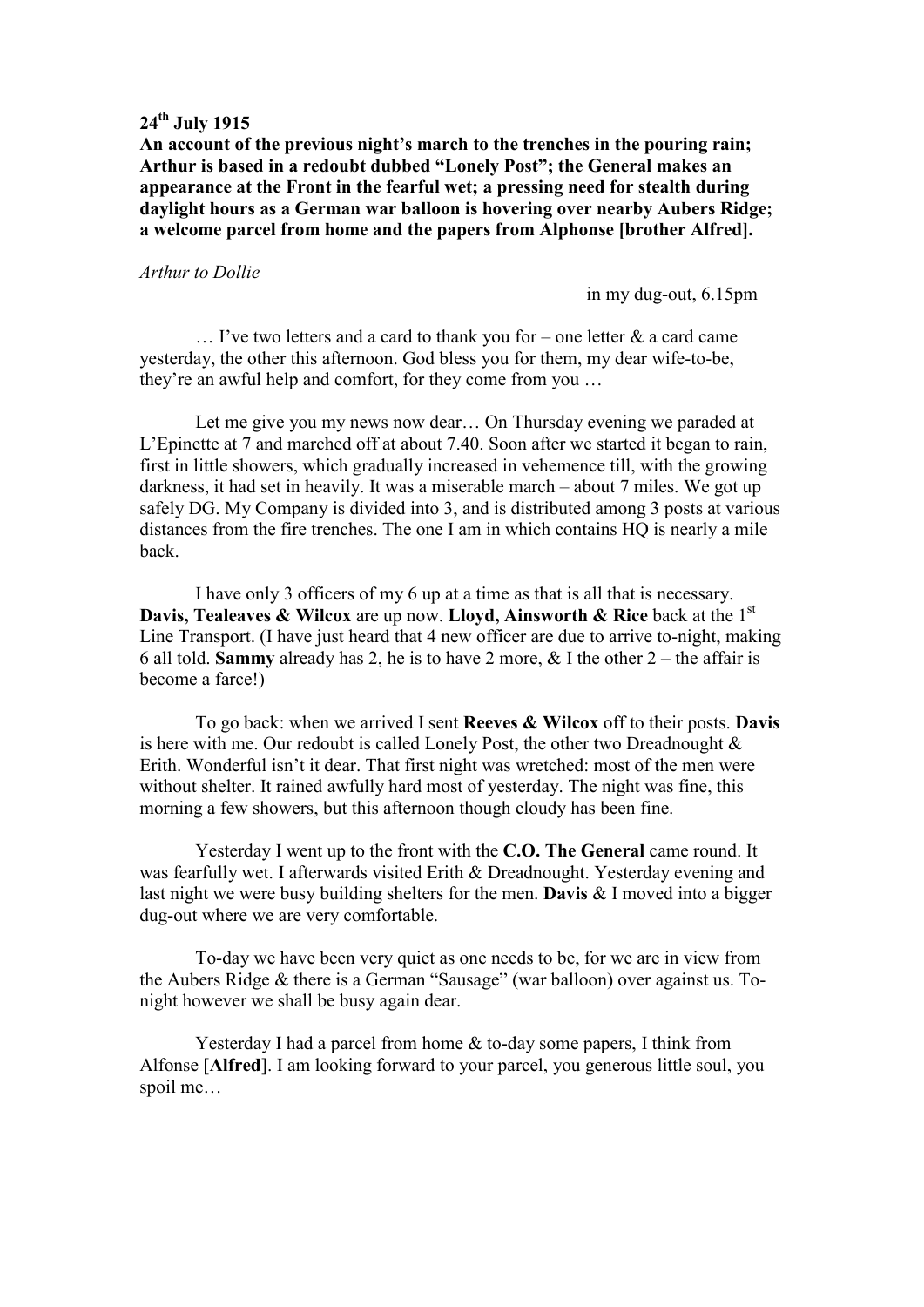# **July 25th 1915**

**A sleepless night and a muddy haul around the three guard posts, although the**  General is pleased with their work; the 1<sup>st</sup> Line Transport is attacked in the **evening, with one man killed and 8 men wounded; Arthur meets his new officers – one from the Foreign Legion.** 

*Arthur to Dollie* 

In my dug-out, Lonely Post. Sunday 9.7pm

 … A thousand thanks for your dear and welcome letter of Thursday. Yet a thousand thanks are not enough – I could never thank you enough. I simply love to get them.

 To-day DG has been very fine. Last night I went round to the Posts. It took me about 3 hours & was very muddy. Then I watched over the work **Davis** is doing here, finally turning in about 1. I didn't have a very restful sleep last night. I felt rather wide-awake.

 This morning brekker as usual pretty late. The **General** came round, very pleased with our work. I've had a lot of odd things that wanted seeing to that has kept me fairly busy all day. This evening the beauty of the sunset was somewhat marred by the activity of a German aeroplane & German gunners. They put a few shells near our 1 st Line Transport, killed one man, wounded 8 others, also **George**, one of the new Subs, also two horses.

 The new Subalterns came up this morning & were introduced. I have two, **Lewis**, a fat old buffer, who has served in the Foreign Legion & a fellow called **Bateman**. I think they'll shape all right. They [are] coming up tomorrow, one in to each of the two more advanced posts, just to see how things are run.

 Did I tell you, dear heart, that **Davis** is to be Transport Officer. That, sweet heart, is about all the news. I'm awfully fit, getting very fat & fairly lazy! …I'm sorry your **Mater** isn't altogether fit dear. Remember me to her please…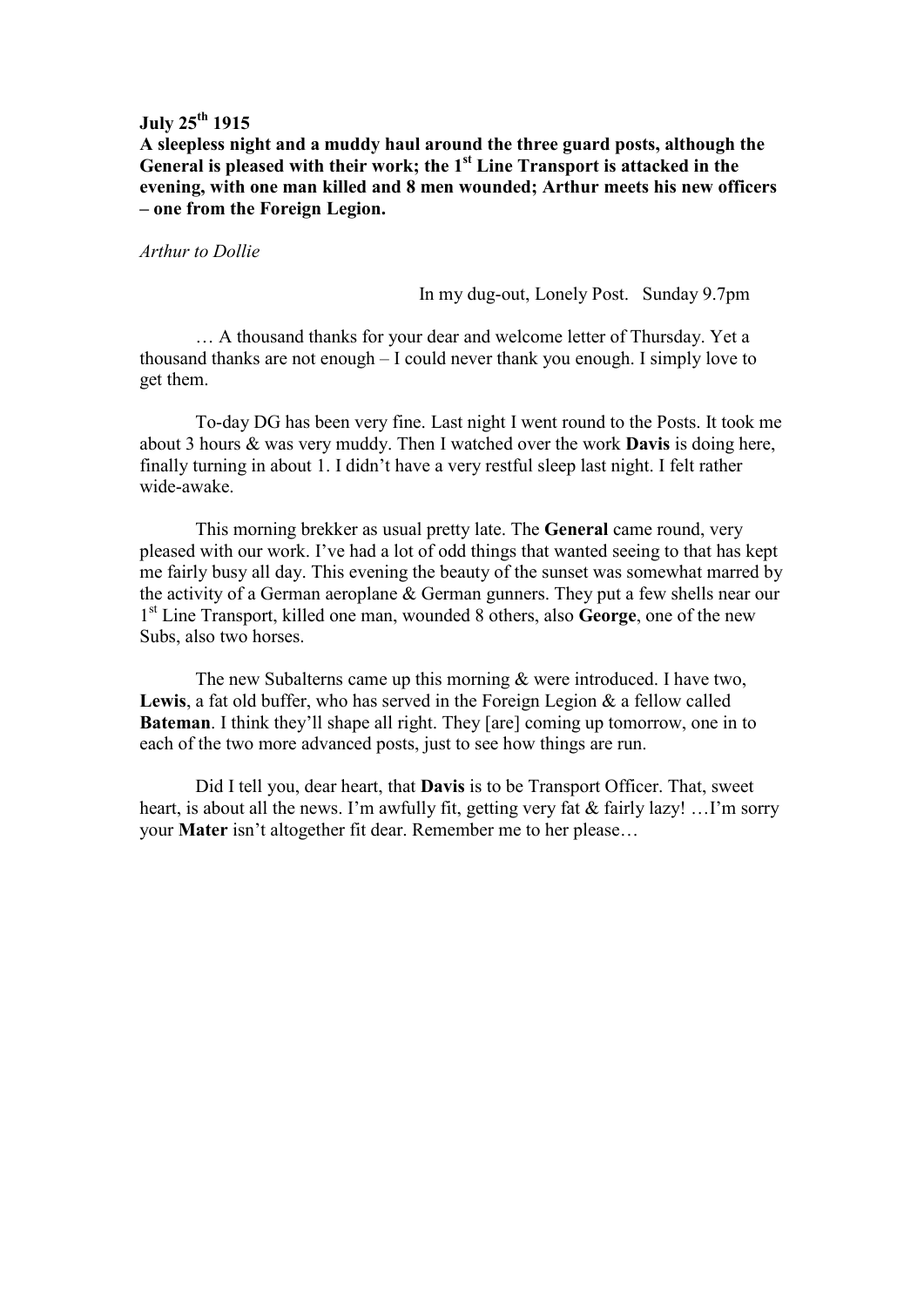### **Chocolates from Dollie, which soon disappear; Arthur has his hands full commanding his Company; a rumour that more of the 3rd Londons could be diverted to Khartoum [brother Dickie is already there – but leaves for Gallipoli in mid September]; the CO informs the King that reinforcements are hard to get – to the King's great surprise!**

*Arthur to Dollie* 

In my dug-out, Tues. morning 8am

 … Good morning & God bless you. And thanks awfully for your letter of Friday, dear, & a parcel. So much appreciated indeed that the chocolates are already gone. But it is your letter, dearest, that I long for & welcome. I can never hear enough from you my dear little wife-to-be.

 There is nothing I should like better, darling, than for you to go to Kings Lynn with **Rosa** [Pulman]. It would do you a world of good to have a break & especially to get out of town for a bit. Besides I always feel more comforted when you are with **Rosa**: God bless her. Give her my love, darling & tell her everyone out here who knows her is full of her praises. So sweet heart, if you can arrange to go, do.

 I was very busy yesterday all day, darling, so I've told the post Corporal to come up here this morning. He makes a late collection for the C.O.'s letters in time to catch the post. There were several odd jobs that wanted seeing to in the morning, then I went up & all round the front line. Back at 1.20. Lunch & after lunch I had to arrange for a working party under **Rice**, also make up the C.O.'s map to date & my one – which isn't quite finished. Then dinner. After that more working parties and another journey up to Erith. I turned in about midnight. So … I was pretty busy.

 There is very little news as to our getting back. **Sammy** has a rumour that 400 of the 3rd are off for Khartoum! But the **C.O.** is sceptical about that. We are all longing to get back, but honestly speaking, dear heart, there is no news of any such luck, no news & not even a hint.

 By the way dear, when the **C.O.** was invested the other day – the **King** singled him out as it were & praised the old 3<sup>rd</sup>. He also asked the **C.O.** about reinforcements & the **C.O.** told him how impossible it was to get them – to the **King**'s surprise.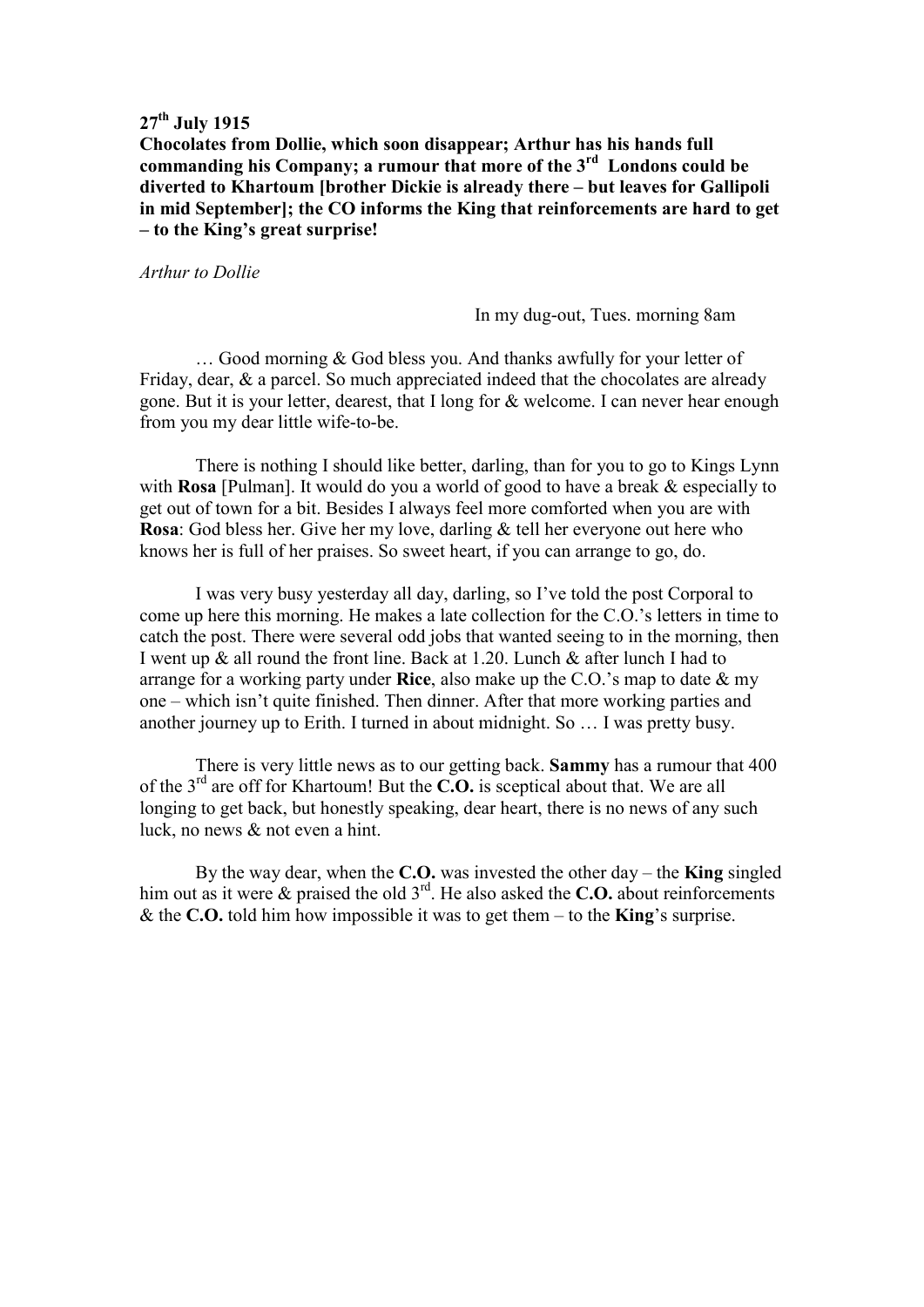**Family promotions – Edouard Noel and Alfred Agius may be made up to the rank of Major and Arthur become permanent Captain; Arthur explains that they are currently under-manned and so cannot be counted as a fighting unit; meanwhile the 2/3 Londons could be headed to the Dardanelles, with the 400 reinforcements; Dollie has sent Arthur a ham; he promises to visit Harry Pulman's grave but opportunity is limited; a rumour of leaving the trenches tomorrow; the C.O. voices his opinion of Dollie's Mater; more cold and unsettled weather.** 

#### *Arthur to Dollie*

In my dug-out, Wednes. 8.20am

Thanks awfully for your dear letter of the  $24<sup>th</sup>$ . You are a darling to write so much. If you could only guess how much I love to hear from you & how dull everything seems if a day goes without a letter.

 Let me answer your news first dear. One, re **Edouard** being a Major. The **C.O.** sent in 3 names, **Harold Moore, Edouard & Alfred**. He has also asked for my temporary rank to be made substantive. Two, re the 400 from Egypt. The **C.O.** thinks that the 400 going out are going to form a depot for the 2/3 so that they can send it to the Dardanelles. If however they mean to bring back 400 to reinforce us they will arrive too late. Our strength is now about 250  $&$  there is a leakage of 10-12 a week. It will take them about 2 months to get fitted out  $&$  to join us. The rest is a simple sum. So you see dear that unless they reinforce us at once with 600-700 men, they cannot count us as a fighting unit.

 For the rest, darling, I am awfully bucked at the prospect of your parcel and the ham. You are a perfect darling & spoil me. God bless your generous heart. About **Harry**'s cap & his grave, dear, you may be certain that I have not forgotten. But I hav'n't had a chance. I was busy all the time I was at L'Epinette & since then we have been "up" some little way to the Northward. But rest content, darling, that on the first opportunity I will go. There is a pretty strong rumour that we go "out" to-morrow. I shall be rather sorry, for we've settled down very snugly here  $\&$  this chopping  $\&$ changing about is a nuisance to put it mildly.

Yesterday yet another two officers joined us – two Captains this time. **Newson**, I think his name is, & **Bailey**. The latter is now my second in command. I've hardly had time to form an opinion of him yet.

 Yesterday morning I went up again & round the front. It was very, very muddy. The **C.O.** asked after your **Mater** yesterday – asked after "the old lady" – said how much everyone admired her, himself, **Algy** & all. "She called a spade a spade & a fool a damned fool!" Otherwise sweet heart there is not much news. The **padre** came up yesterday  $\&$  is coming this morning to hear the men's confessions...

The weather is very unsettled  $&$  rather cold, but there are very fine intervals which almost make up for the greyness & the rain. Well, darling, I think that's all. The Post Corporal will be up in a minute, so I must come to a close…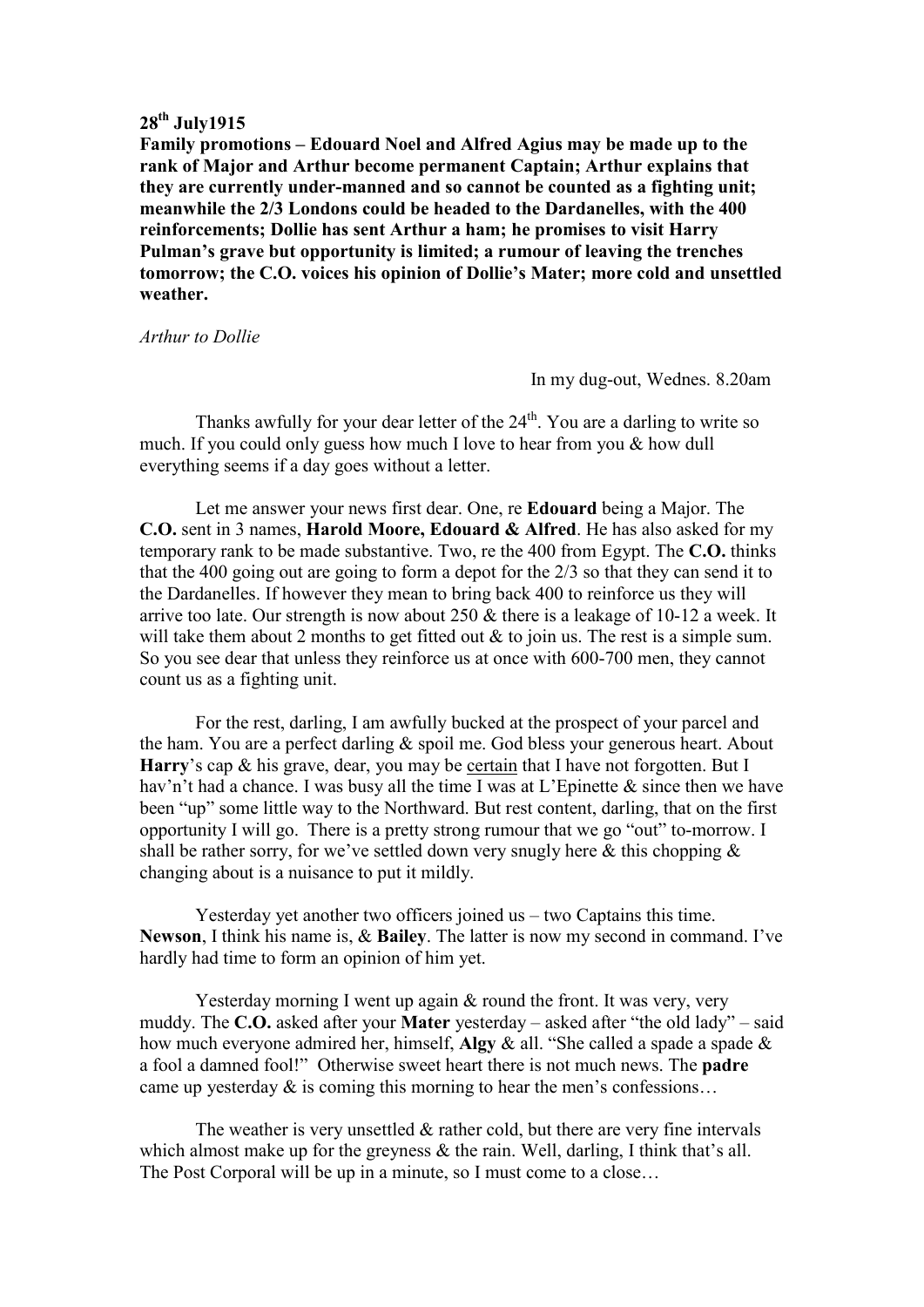### **A post card and a letter for Dollie today from Arthur; Dollie's regular parcels are much appreciated; the cold at night prevents a decent sleep; the fame of the 3 rd Londons is spreading; windy and cloudy weather, but thankfully no more rain; Confessions for the RCs in Arthur's dugout.**

*Arthur to Dollie:* 

In my dug-out, Thurs 10.15pm

 I'm afraid I lost the post this morning for all save a Field Service Postcard. I have been writing in the early morning these last few days. This morning as usual I was awake at 7, (to tell the truth, the nights are very cold, and I scarcely do more than doze), but I was very sleepy. I fell asleep again & didn't wake until after 9. The Post Corporal makes his late collection then.

 So let me now thank you, my own one, for three letters, of Saturday night, Sunday and Monday and for … your parcels that are daily & hourly appreciated. Dear generosity that prompts them, God bless you.

 My news is not very much. Our quarters are the softest we have yet held of those "up". We work hard on every opportunity, but there, one expects that  $\&$  takes a natural pride in one's work. **Shackleton, our M.O.**, is just back from leave. He says that in the train there were two Gunner Officers. They asked him what regiment he was going to join. "The  $3<sup>rd</sup>$  Londons" .... "Oh, that's the Regiment that always works so hard in the trenches".

 Yesterday afternoon I was up in the front, again last night with a working party and twice again to-day. Each journey means about 2 miles of communication trench. The weather, luckily, though cloudy at times, and very windy except at night when there is a wonderful moon, has not been wet.

 Yesterday morning, darling, the **Padre** turned up. I got the RCs together and we went to Confession, in my dug-out. It was a great help & comfort …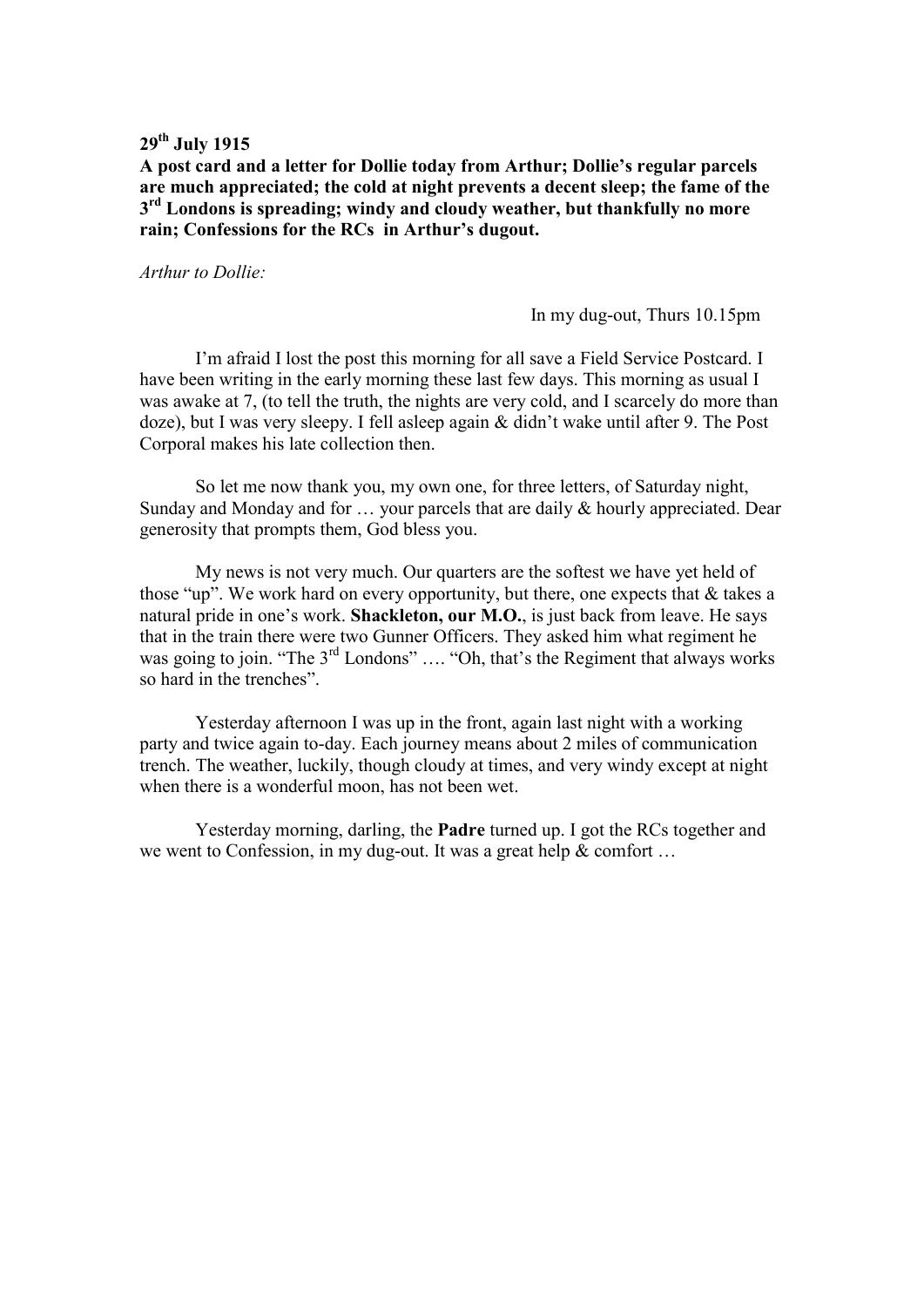### **Arthur and Company are to be relieved tonight and go back north of Estaires; changing fronts with the Lahore; a wonderful account of Arthur's dugout – made even more homely by foraged garden flowers, arranged in a shell casing.**

*Arthur to Dollie:* 

Friday morning, 8.45

 … Good morning … God bless you. Well, dear to-night we are to be relieved. We go back N. of Estaires & rejoin our Brigade. That is to say, our Brigadier General & his staff who have been miles back for 3 weeks now resume command of us.

 Apparently this bit we are in is to be our divisional front. It used to be held by the Lahore, only we are now apparently changing fronts with the Lahore & they are going to take over our bit down South. I am not sorry to be up here. The country is a bit new – the line is fairly peaceful and though there is an awful lot of work to be done, that doesn't frighten us.

 My dug-out is quite a comfortable one, lined if you please with green Willesden canvas; outside a little passage & a small verandah [sic] with a grass roof. Furniture of 2 tables, a chair & several wooden boxes as seats, a lot of flowers I picked in a ruined garden in the Rue Tilleloy, arranged in an empty shell.

Well darling, there we are. I am anxious to hear that you have fixed things up with **Rosa**. I like you to be with her – you are happier  $\&$  I do want you to be happy always…